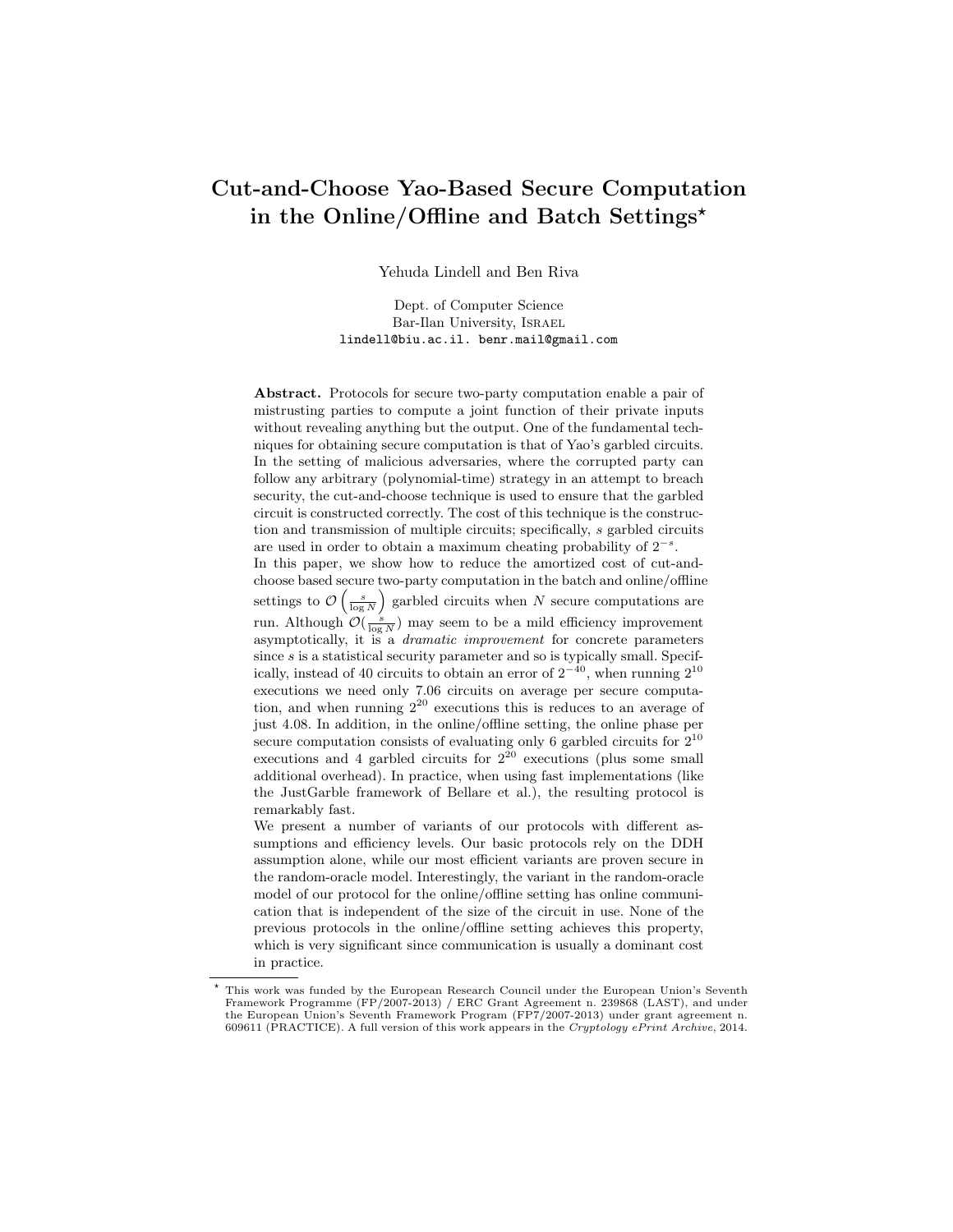# 1 Introduction

#### 1.1 Background

In the setting of secure two-party computation, a pair of parties with private inputs wish to compute a joint function of their inputs. The computation should maintain privacy (meaning that the legitimate output but nothing else is revealed), correctness (meaning that the output is correctly computed), and more. These properties should be maintained even if one of the parties is corrupted. The feasibility of secure computation was demonstrated in the 1980s, where it was shown that any probabilistic polynomial-time functionality can be securely computed [Yao86, GMW87].

The two main adversary models that have been considered in the literature are semi-honest and malicious. A semi-honest adversary follows the protocol specification but attempts to learn more than allowed by inspecting the transcript. In contrast, a malicious adversary can follow any arbitrary (probabilistic polynomial-time) strategy in an attempt to break the security guarantees of the protocol. On the one hand, the security guarantees in the semihonest case are rather weak, but there exist extraordinarily efficient protocols [HEKM11, BHR12b, ALSZ13]. On the other hand, the security guarantees in the malicious case are very strong, but they come at a significant computational cost.

The goal of constructing efficient secure two-party (2PC) computation protocols in the presence of malicious adversaries has been an active area of research in the recent years. [JS07, NO09] construct 2PC protocols with a small number of exponentiations per gate of the circuit, which is quite inefficient in practice. [IPS08, IKO+11] construct 2PC protocols based on the MPC-in-the-head approach which (asymptotically) requires only a small number of symmetrickey operations per gate of the circuit, though no implementation has been presented yet to clarify the concrete complexity of this approach in practice. [NNOB12, FJN+13] construct 2PC protocols in the random-oracle model with (amortized)  $\mathcal{O}(s/\log(|C|))$  symmetric-key operations per gate of the circuit, where s is a security parameter and  $C(\cdot)$  is a boolean circuit that computes the function of interest.  $[DPSZ12, DKL+13]$  construct secure multi-party computation protocols with security against all-but-one corrupted parties, and thus, could be used in the two-party setting as well. These protocols use somewhat homomorphic encryption. The protocols of [NNOB12, DPSZ12, DKL<sup>+</sup>13] all require a number of rounds of communication that is in the order of the depth of the circuit being computed.<sup>1</sup> Thus, their performance is limited in the case of deep circuits, and when parties are geographically far and so communication latency is significant.

A different approach that has received a lot of attention is based on applying the cut-and-choose technique to Yao's garbled-circuit protocol. In this technique, one of the parties prepares many garbled circuits, and the other

<sup>&</sup>lt;sup>1</sup> The protocol of  $[FIN^+13]$  is constant round. However, its concrete efficiency has not been established.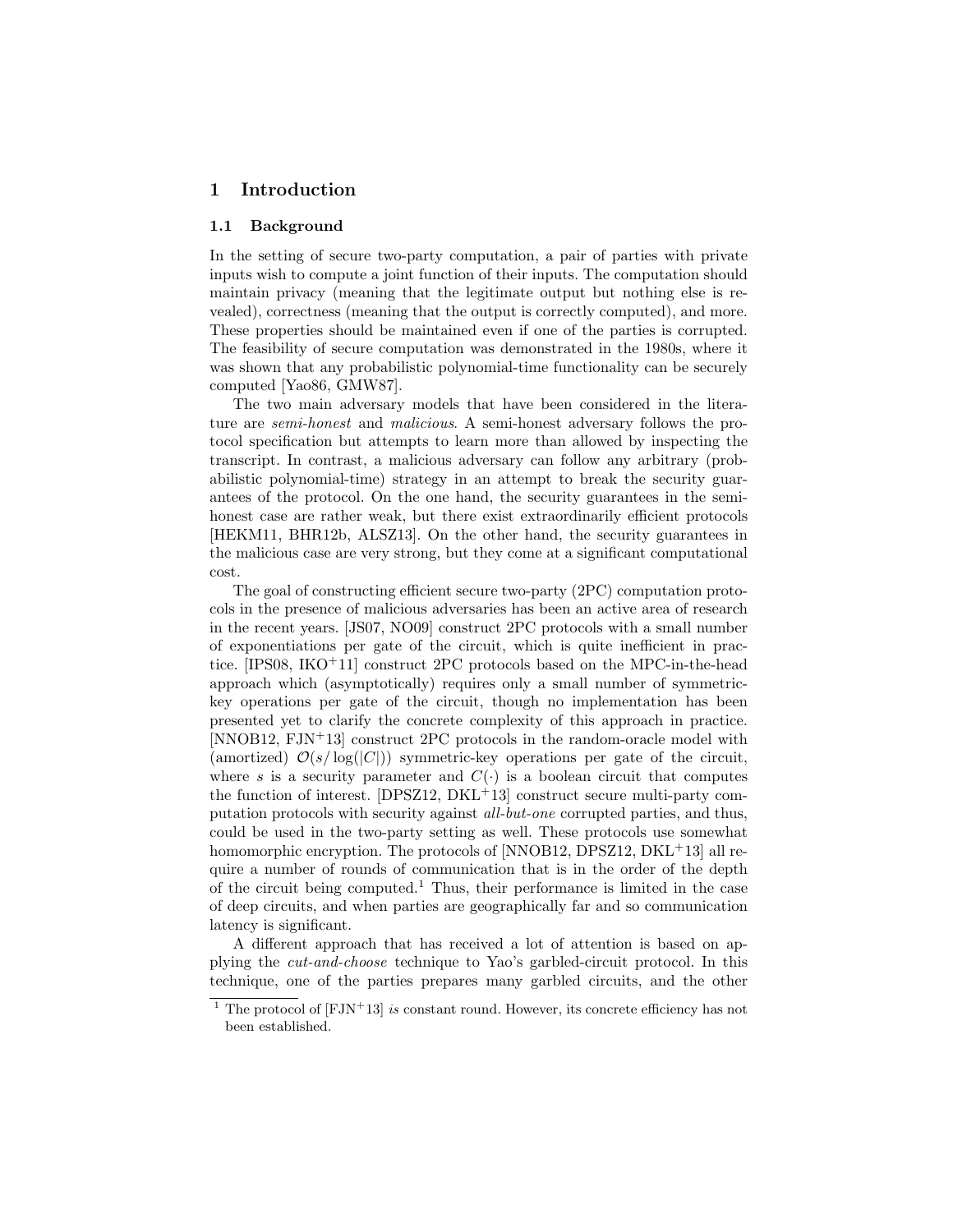asks to open a random subset of them in order to verify that they are correct; the parties then evaluate the remaining, unchecked circuits. This forces the party generating the garbled circuits to make most of them correct, or it will be caught cheating (solving perhaps the biggest problem in applying Yao's protocol to the malicious setting, which is that an incorrect garbled circuit that computes the wrong function cannot be distinguished from a correct garbled circuit). [MF06, LP07, LP11, SS11, Lin13, MR13, SS13] present different 2PC protocols based on this approach, and several implementations have been presented to study the concrete efficiency of it in practice (e.g.[PSSW09, SS11, KSS12, SS13]). In this work we focus on the cut-and-choose approach.

Is it possible to go below s garbled circuits with  $2^{-s}$  error? Until the recent work of [Lin13], protocols that use the cut-and-choose technique required approximately 3s garbled circuits to obtain a bound of  $2^{-s}$  on the cheating probability by the adversary. Recently, [Lin13] showed that by executing another light 2PC, the number of garbled circuits can be reduced to s, which seems optimal given that  $2^{-s}$  is the probability that a "cut" is as bad as possible (meaning that all the checked circuits are good and all the unchecked circuits are bad). The number of garbled circuits affects both computation time and communication. In most applications, when  $|C|$  is large, sending s garbled circuits becomes the dominant overhead. (For example, [HMSG13] showed a prototype for garbling a circuit on GPUs, which generates more than 30 million gates per second. The communication size of this number of gates is about 15GB, and transferring 15GB of data most likely takes much more than a second.) Thus, further reducing the number of circuits is an important goal. This goal is the focus of this paper.

2PC with offline and online stages. In the online/offline setting, the parties try to push as much work as possible to an offline stage in which they do not know their inputs. Later, in the online stage, when they have their inputs, they use the results of the offline stage to run a very efficient online phase, possibly with much lower latency than their standard counterparts.

The protocols of [NNOB12, DPSZ12, DKL+13] are especially well suited to the online/offline setting, and have extremely efficient online stages.<sup>2</sup> However, these protocols require many rounds of interaction in the online stage (i.e.,  $\mathcal{O}(\text{depth}(C))$  rounds). They therefore become considerably slower for deep circuits and over high-latency networks.

Previous cut-and-choose based protocols work only in the regular setting, in which both parties run the protocol from beginning to its end. Note that cutand-choose based 2PC protocols are constant-round, which is another reason for trying to apply them in the online/offline setting.

<sup>&</sup>lt;sup>2</sup> In fact, the protocols of [NNOB12, DPSZ12, DKL<sup>+</sup>13] allow the parties to choose the function also in the online stage. In this work we assume that the function is known in the offline stage, and it is only the inputs that are obtained later.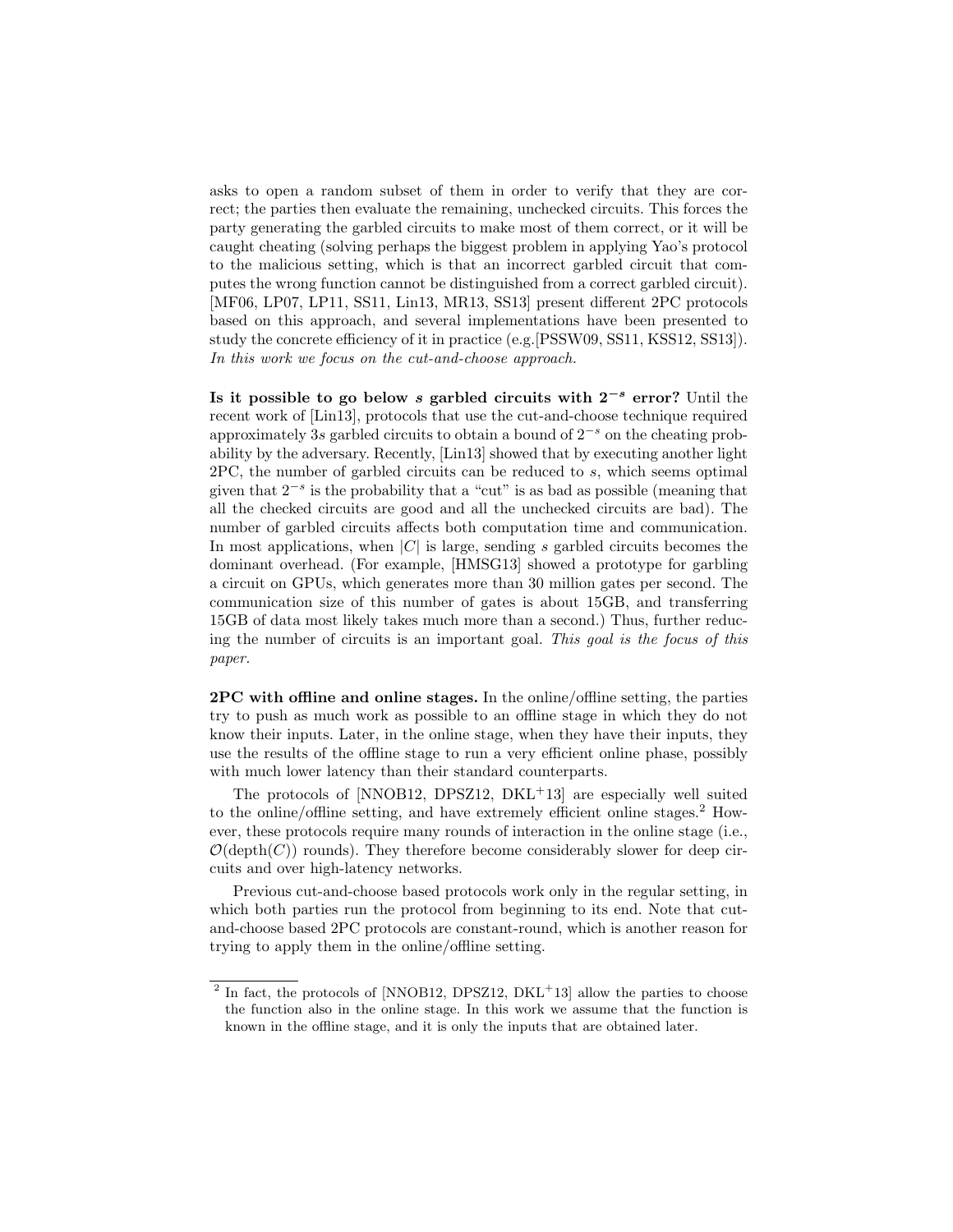#### 1.2 Our Contributions

As we have mentioned, the goal of this paper is to reduce the number of circuits in cut-and-choose on Yao's garbled circuits. We achieve this goal in the multipleexecution setting, where a pair of parties run many executions of the protocol. As we will see, this enables the parties to *amortize* the cost of the check-circuits over many executions.

Amortizing checks over multiple executions. In the single-execution setting, party  $P_1$  constructs s circuits and party  $P_2$  asks to open a random subset of them. If  $P_1$  makes some of them incorrect and some correct, then it can always succeed in cheating if  $P_2$  opens all of the good circuits and the remaining are all bad. Since this bad event can happen with probability 2−<sup>s</sup> , this approach to cut-and-choose seems to have a limitation of s circuits for  $2^{-s}$  error. However, consider now the case that the parties wish to run N executions. One possibility is to simply prepare  $N \cdot s$  circuits and work as in the single execution case. Alternatively,  $P_1$  can prepare  $c \cdot N$  circuits (for some constant c); then  $P_1$  can ask to open a subset of the circuits; finally,  $P_2$  randomly assigns the remaining circuits to  $N$  small buckets of size  $B$  (where one bucket is used for every execution). The protocol that we use, which is based on [Lin13], has the property that  $P_1$  can cheat only if there is a bucket in which all of the circuits are bad. The probability of this happening when not too many bad circuits are constructed by  $P_1$  is very small, but if  $P_1$  does construct many bad circuits then it will be caught even if a relatively small subset of circuits is checked.

This idea is very powerful and it enables us to obtain an extraordinary speedup over the single-execution case. Asymptotically, only  $\mathcal{O}(\frac{s}{\log N})$  garbled circuits are needed per execution (on average). Concretely, if the parties wish to run  $N = 1024$  executions and maintain an error of  $2^{-40}$ , then it suffices to construct 7229 circuits, check 15% of them, and randomly map the remaining into buckets of size 6. The number of circuits per execution is thus reduced from 40 to 7.06, which is a considerable improvement. As the number of executions grows, the improvement is more significant. Specifically, for  $N = 1,048,576$  and an error of 2<sup>−</sup>40, it suffices to construct 4,279,903 circuits, check 2% of them, and randomly map the remaining into buckets of size 4. The number of circuits per execution is thus reduced to just 4.08, which is almost a tenfold improvement! Finally, we note that improvements are obtained even for small numbers of  $N$ ; e.g., for  $N = 10$  the number of circuits per execution is reduced to 20, which is half the cost.

The batch setting – parallel executions. In this setting, the parties run N executions in parallel. Formally, they compute the functionality  $F(x, y) =$  $(f(x_1, y_1), \ldots, f(x_N, y_N))$  where  $\mathbf{x} = (x_1, \ldots, x_N)$  and  $\mathbf{y} = (y_1, \ldots, y_N)$ . We start with the protocol of [Lin13] and apply our amortized checking technique in order to use only  $\mathcal{O}\left(\frac{s}{\log N}\right)$  garbled circuits per execution. However, the protocol of [Lin13] does not work in a setting where the circuits are constructed without knowing which circuits will be placed together in a single bucket. In Section 2.2 we describe the problems that arise and how we overcome them.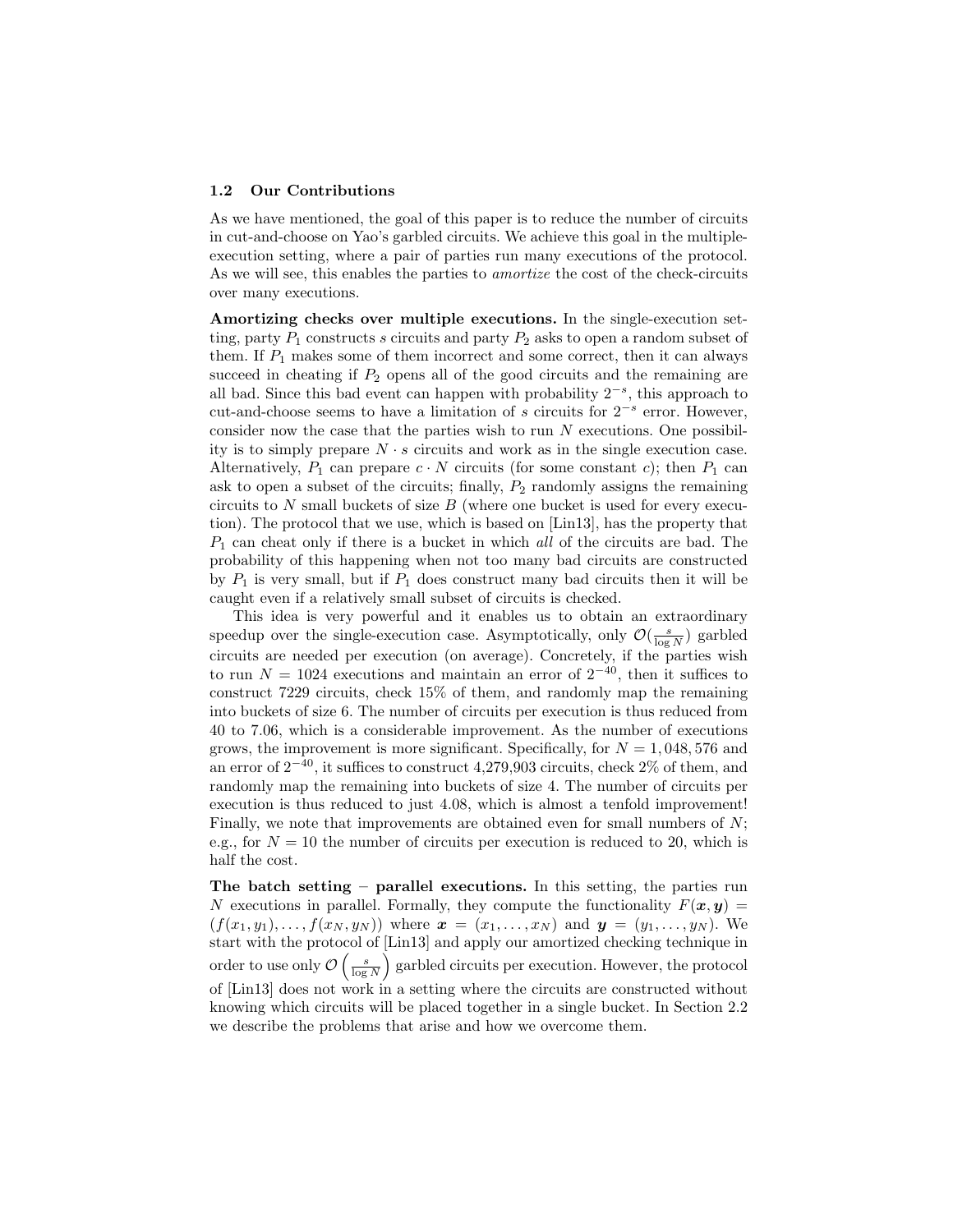The online/offline setting. Next, we turn to the online/offline setting, with the aim of constructing an efficient 2PC protocol with a constant-round online stage and low latency. In order to achieve this, we show how to adapt the protocol of [Lin13] to the online/offline setting, and then use the amortized checking technique described above to significantly reduce the number of circuits needed. There are many issues that arise when trying to run cut-and-choose based protocols in the online/offline setting, mainly due to the fact that many of the techniques used to prevent cheating when cut-and-choose is used assume that the parties inputs are fixed even before the cut-and-choose takes place. In Section 2.3 we present a high-level description of our protocol, and our solutions to the problems that arise in this setting with cut-and-choose.

Our protocol achieves very high efficiency. First, the overall time (offline and online) is much lower than running a separate execution for every computation. Thus, we do not obtain a very fast online time at the expense of a very slow offline time. Rather, the overall protocol is highly efficient, and most of the work can be carried out in the offline phase. Second, our online phase requires very little communication, the evaluation of a small number of circuits, and little overhead. Concretely, when 1,000 executions are prepared in the offline phase, then the online phase requires evaluating only 5 circuits; in modern implementations like [BHR12b] and [HMSG13], this is extremely fast (with more executions, this is even further reduced).

Our basic protocol for the online/offline setting is the first (efficient) 2PC protocol in that setting with a constant-round online phase and security in the standard model (with security under the DDH assumption). In the full version, we show how to further reduce the complexity of the online stage, including a method for significantly reducing the communication of the online stage to be independent of  $|C|$ , in the random-oracle model. We stress that the most efficient protocols of [NNOB12, DPSZ12, DKL<sup>+</sup>13], which also work in the random-oracle model, require at least  $\mathcal{O}(|C|)$  communication in the online stage, and at least  $depth(C)$  rounds.

Concurrent work. In independent concurrent work, [HKK+14] show how to amortize the number of garbled circuits for multiple-executions of secure computation in a similar fashion to ours. However, here, we additionally focus on reducing the overhead of the cheating-recovery step (e.g. by amortizing its number of garbled circuits as well, and by moving most of its cost to the offline stage) and on minimizing the number of exponentiations in the online stage. We note that in the cut-and-choose of  $[HKK^+14]$ ,  $P_2$  always checks half of the circuits. In contrast, we show that better results can be obtained using different parameters; we believe that our analysis can be used in their protocol in a straightforward way.

### 1.3 Organization

Due to the lack of space in this abstract, we provide only an outline and highlevel description of our techniques. A full description of our protocols, proofs of security, and a full combinatorial analysis of the number of circuits needed appears in the full version.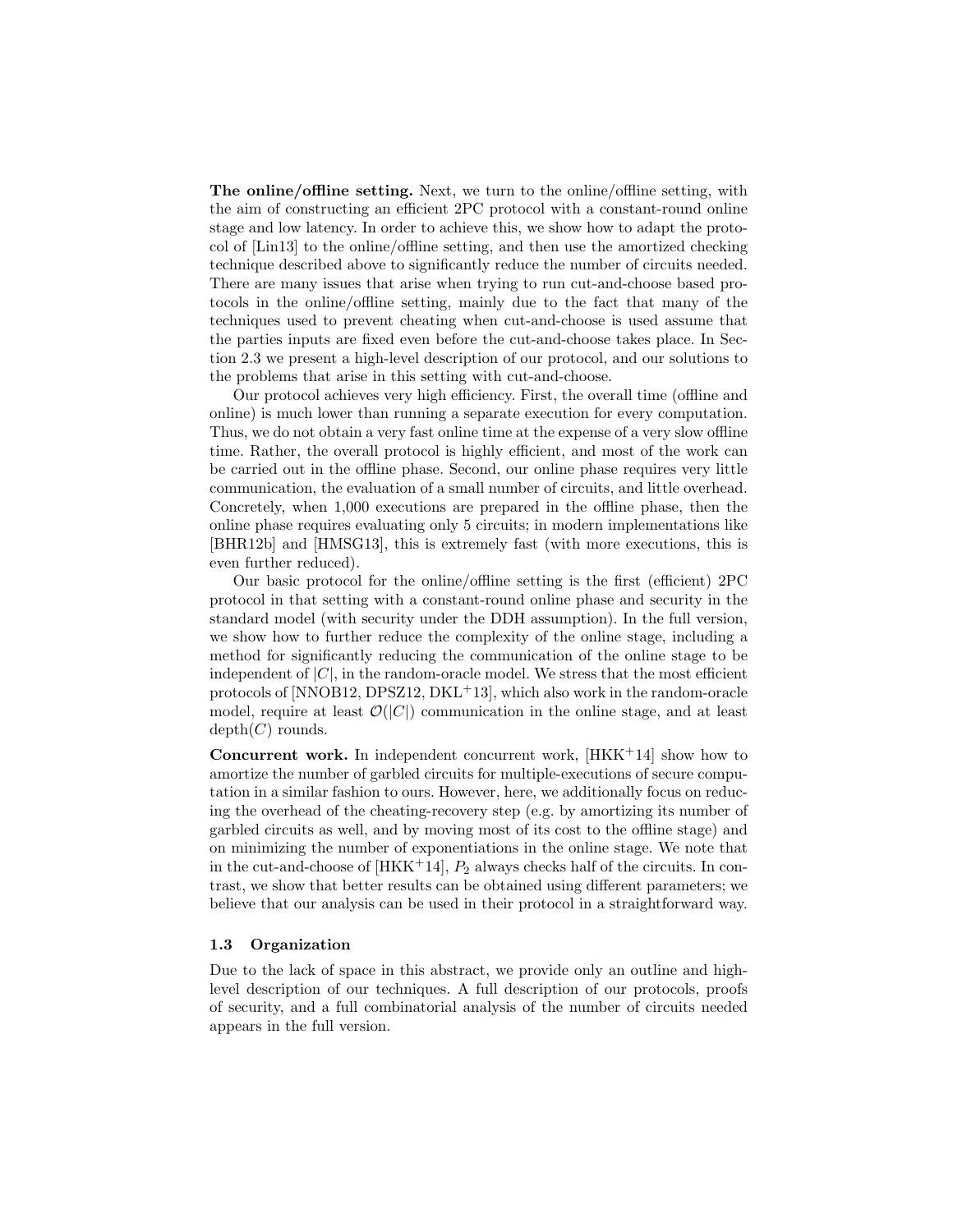# 2 High Level Description of Our Techniques

We describe the main ideas behind our protocols. For simplicity, we focus here on specific parameters, though in Section 3 and in the full version we give a more general analysis of the possible parameters.

We begin by describing how cut-and-choose on Yao's protocol can be made more efficient (with low amortized cost) in batch settings where many computations take place. Then, we show how to achieve security in the online/offline setting where parties' inputs are fixed in the online phase. The low amortized cost for the batch setting is relevant both to the online/offline setting and to a setting where many computations take place in parallel.

#### 2.1 Amortized Cut-and-Choose in Multiple Executions

We now describe how the number of circuits in cut-and-choose can be dramatically reduced in the case that many secure computation executions are run between two parties (either in parallel or in an online/offline setting). Assume that  $P_1$  and  $P_2$  would like to execute N protocols with maximum error probability of 2<sup>−</sup><sup>s</sup> , where s is a statistical security parameter. The naive approach of running the protocol of  $\text{Lin}13$  N times would require them to use a total number of garbled circuits of N·s. As discussed earlier, our main goal in this paper is to reduce the number of garbled circuits by amortizing the overhead when many invocations of 2PC are executed.<sup>3</sup> The ideas described here will be used in both the batch protocol (Section 2.2) and the online/offline protocol (Section 2.3).

Recall that in cut-and-choose based two-party computation,  $P_1$  prepares s garbled circuits,  $P_2$  asks  $P_1$  to open a random subset of them which are then checked by  $P_2$ , and then  $P_2$  evaluates the remaining circuits. The main idea behind our technique is to run the cut-and-choose on many circuits, and then randomly combine the remaining ones into  $N$  sets (or "buckets"), where each set will be used for a single evaluation. The intuition behind this idea is as follows. The cheating recovery method of [Lin13] (described below in Section 2.2) ensures that security is preserved unless all evaluation circuits in a single set are incorrect. Now, by checking many circuits together and randomly combining them, the probability that one set will have all incorrect circuits (but yet no incorrect circuits were checked) is very small.

In more detail, in our technique  $P_1$  prepares  $2N \cdot B$  garbled circuits and sends them to  $P_2$ , where B is a parameter we define later. For each circuit,  $P_2$ chooses with probability  $1/2$  whether to check it or to use it later for evaluation. (This means that on average,  $P_2$  checks  $N \cdot B$  circuits. In our actual protocol we make sure that *exactly*  $N \cdot B$  circuits remain. In addition, as we discuss below, we will typically not check half of the circuits and lower probabilities give

<sup>3</sup> We remark that it is possible to increase the number of check circuits and reduce the number of evaluated circuits in an online/offline version of the protocol of [Lin13], in order to improve the online time. For example, in order to maintain error of  $2^{-40}$ , one can construct 80 circuits overall, and can check 70 and evaluate only 10. This will reduce the online time from approximately 20 to 10 (since in [Lin13] approximately half the circuits are evaluated). However, as we can see from this example, the total number of circuits grows very fast, rendering this approach ineffective.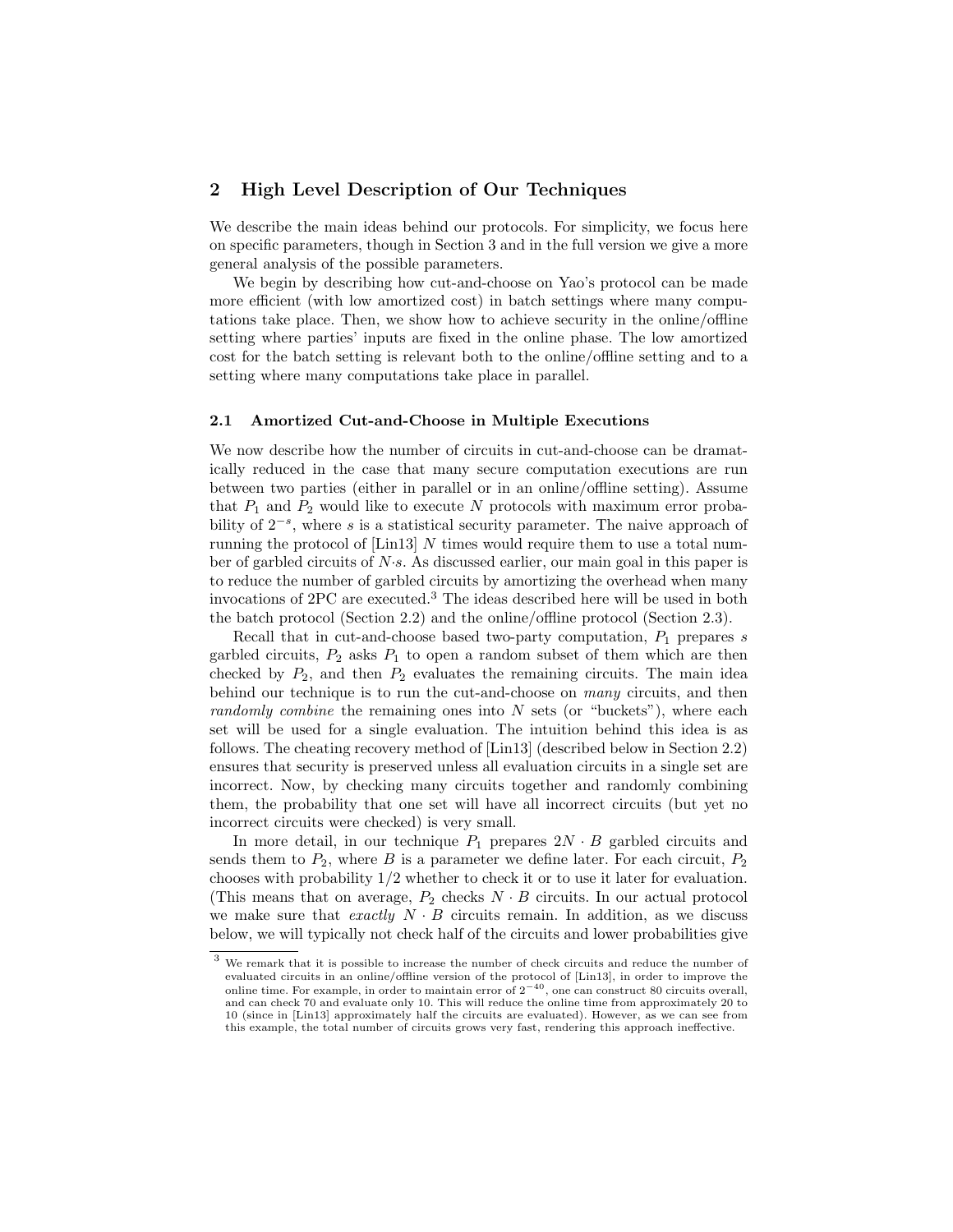better results.) Then,  $P_2$  chooses a random mapping function  $\pi : [N \cdot B] \to [N]$ that maps each of the remaining circuits in a "bucket" of B circuits, which will later be used as the evaluation-circuits of a single two-party protocol execution. Clearly, a malicious  $P_1$  could prepare a small number of incorrect garbled circuits (say  $\mathcal{O}(\beta)$ ), and not be caught in the checks with good probability (here  $\beta < s$ and so  $2^{-\beta}$  probability is too high). However, since  $\pi$  is chosen at random by  $P_2$ , we show that unless there are many incorrect circuits, the probability that any one of the buckets contains only incorrectly constructed garbled circuits is smaller than  $2^{-s}$ . We prove that when  $B \geq \frac{s}{1+\log N} + 1$ , the probability that any bucket contains B incorrect circuits (and so all are incorrect) is at most  $2^{-s}$ . Thus, the total number of circuits is  $2N \cdot B = \frac{2Ns}{1+\log N} + 2N$ . When  $\log N > \frac{2s}{s-2} - 1$  we have that  $2N \cdot B < N \cdot s$  and so a concrete improvement is obtained from just using [Lin13] even for just a few executions. Asymptotically, the number of circuits per execution is  $\mathcal{O}(\frac{s}{\log N})$ , which shows that when N gets larger, the amortized number of circuits becomes small. When plugging in concrete numbers that are relevant in practice, the improvement is striking. For example, consider  $s = 40$  and  $N = 512$  executions (observe that  $log N = 9$  and  $\frac{2s}{s-2} - 1 = 1.10$  and so the condition is fulfilled). Now, for these parameters we have  $B = \lceil \frac{s}{1+\log N} + 1 \rceil = 5$ , and so only  $512 \times 10$  garbled circuits are needed overall, with just 5 circuits evaluated in each execution. This is better by a factor of 4 compared to the  $Ns$  option. When many executions are run, even better numbers are obtained. For example, with  $N = 524288$  we obtain that only 524288  $\times$  6 circuits are needed overall (better by a factor of  $6\frac{2}{3}$  than the naive option).

We remark that the probability of checking or evaluating a circuit greatly influences the number of circuits. Above, we have assumed that this probability is  $\frac{1}{2}$ . In Section 3 we analyse the above parameters in the general case. As we will see, better parameters are typically achieved with lower probabilities of checking a circuit. In addition, when working in the online/offline setting, this flexibility actually provides a tradeoff between the number of circuits in the online and in the offline phases. This is due to the fact that checking more circuits in the offline stage reduces the number of circuits to be evaluated in the online stage but increases the number of circuits checked in the offline phase.

In the protocol of [Lin13] secure computation is also used for the cheating recovery mechanism (described below in Section 2.2). This mechanism works as long as a majority of the circuits in a bucket are good. In the multiple-execution setting, we use a similar method for bucketizing these circuits, while guaranteeing that a majority of the circuits in any bucket be good (rather than just ensuring at least one good circuit). Using this method we significantly reduce the number of circuits needed for the cheating recovery. E.g., for  $N = 1024$  protocol executions we need only buckets of size  $B = 12$ , and a total number of circuits of 24576 (i.e., 24 circuits per execution). The protocol of [Lin13] requires about 125 circuits per execution, and thus we obtain an improvement of a factor of 5 in this part of the protocol (for these parameters).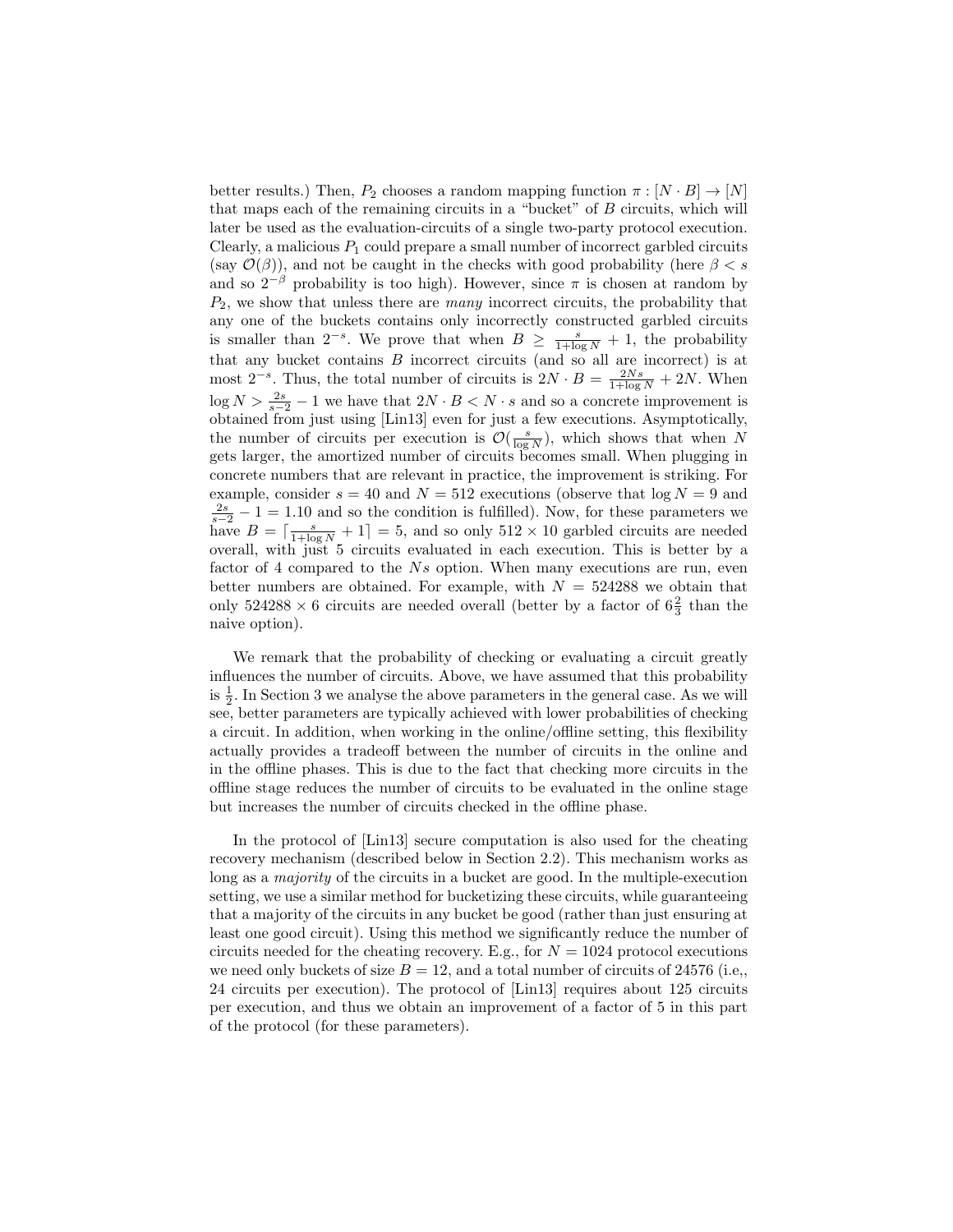More concrete examples. In Section 3 we provide a full analysis of the cheating probability for different choices of parameters. We describe some concrete examples here with  $s = 40$ , in order to provide more of an understanding of the efficiency gains obtained; in the full version of this paper, we show the cost for many different choice of parameters. When considering  $2^{10}$  and  $2^{20}$  executions, the best choices and the resulting cost is summarized in the following table (the bucket size is the number of circuits evaluated in the online phase):

| Number of             | $\boldsymbol{v}$ |   |                                                  | $ Bucket $ Overall number of Average $\#$ circuits |
|-----------------------|------------------|---|--------------------------------------------------|----------------------------------------------------|
| $\alpha$ executions N |                  |   | $ \textbf{size}(B) $ circuits $([B \cdot N/p]) $ | per execution                                      |
| $2^{10}$              | 0.1              |   | 40,960                                           | 40.00                                              |
| $2^{10}$              | 0.65             | 5 | 7,877                                            | 7.69                                               |
| $2^{10}$              | 0.85             |   | 7.229                                            | 7.06                                               |
| 20                    | 0.65             | 3 | 4,839,582                                        | 4.62                                               |
| $2^{20}$              | 0.98             |   | 4,279,903                                        | $4.08\,$                                           |

Table 1. Best parameters for  $s = 40$  (p is the probability that a circuit is not checked)

Observe that in the case of  $p = 0.1$ , the average number of circuits is the same as in a single execution. However, it has the lowest online time. In contrast, at the price of just a single additional circuit in the online time, the offline time is reduced by a factor of over 5. In general, the bigger  $p$  is, the smaller the total number of balls is (up to a certain limit). However, the number of balls in each bucket grows proportionally with  $p$ . This means that using  $p$  it is possible to obtain a tradeoff between online and offline time. Specifically, a higher  $p$  means less circuits overall but more circuits in the online stage (where each bucket is evaluated), thereby reducing the offline time at the expense of increasing the online time. Conversely, a lower  $p$  means more circuits in the offline stage and smaller bucket and so less computation in the online stage.

We remark that improvements are not only obtained for large values of N. In the case of  $N = 32$ , with  $p = 0.75$  we obtain buckets of size 10 (so 10 evaluations in the online phase) and an average of 13.34 circuits overall per execution. This is a considerable improvement over 40 circuits as required in [Lin13]. Of course, as N becomes smaller, the improvement is less significant. Nevertheless, for  $N = 10$ , with  $p = 0.55$  we obtain an average of 20 circuits per execution, which is half the cost of [Lin13]. Going to the other extreme, with a huge number of executions the amortized cost becomes very small. Taking  $N = 2^{30}$  (which isn't practical today but may be in the future), we can take  $p = 0.99$  and obtain buckets of size 3 and an overall overage of just 3.03 circuits per execution. In the full version of the paper we also present graphs of the dependence of  $B$  and the total number of circuits in  $p$ , and how the average number of balls per bucket decreases as the number of buckets grows.

Regarding the number of circuits required for the cheating-recovery mechanism, for  $N = 2^{10}$  we get that  $B = 12$ , and that the total number of circuits is  $12 \times 1024 \times 2 = 24576$  (i.e., 24 circuits per execution). For  $N = 2^{20}$  we get that  $B = 6$ , and that the total number of circuits is  $6 \times 1048576 \times 2 = 12,582,912$ (i.e,, 12 circuits per execution). This is in contrast to 125 circuits, as required in [Lin13].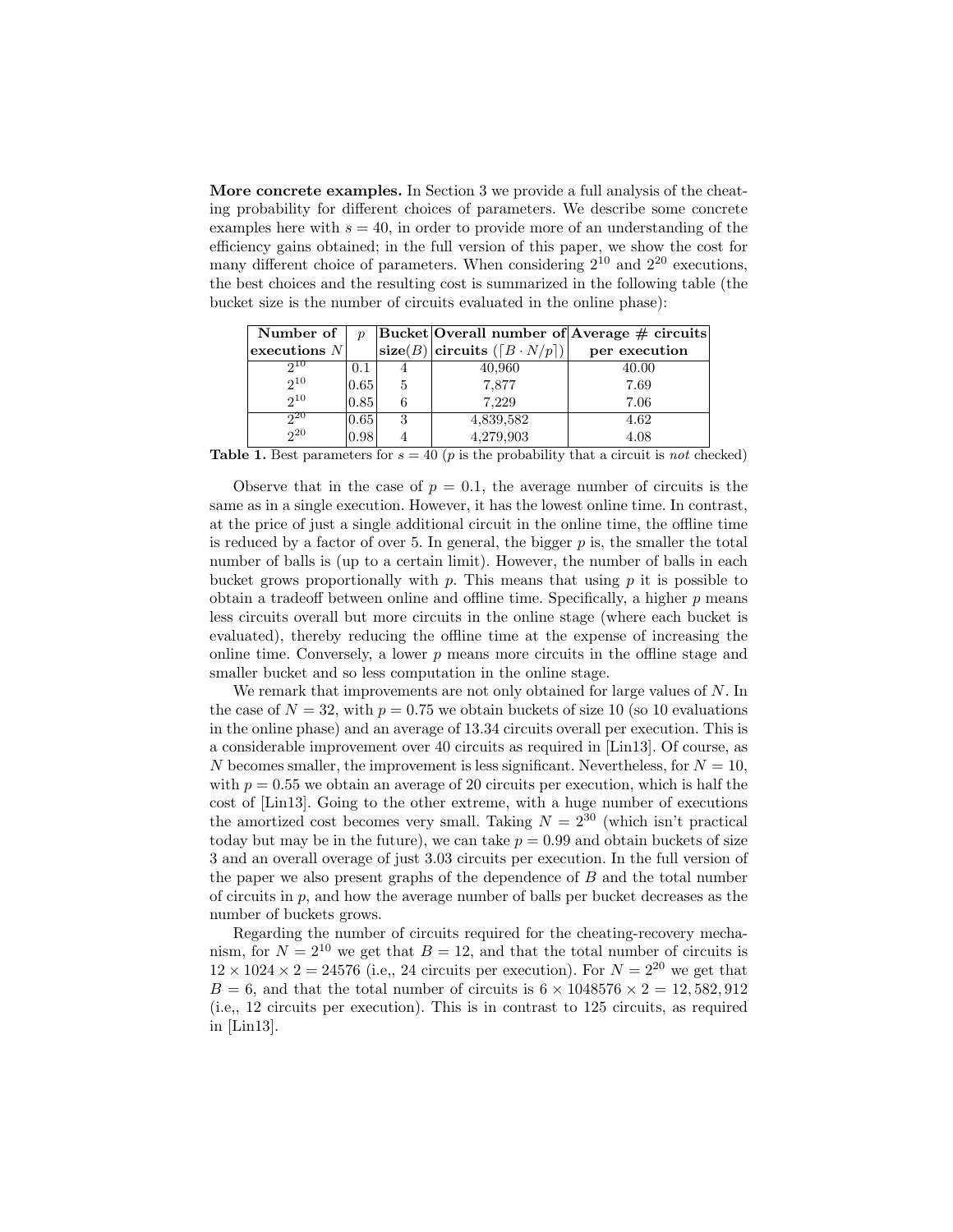#### 2.2 Batch Two-Party Computation

The protocol of [Lin13] requires s garbled circuits per 2PC execution for achieving soundness of 2−<sup>s</sup> . Here we would like to reduce this overhead when multiple executions of 2PC are executed in a batch setting; i.e., run in parallel. In this section, we assume that the reader is familiar with the protocol of [Lin13].

If we try to use the protocol of [Lin13] as-is in the batch setting, and take advantage of the ideas presented in Section 2.1, two problematic issues arise. We now describe these issues and how we solve them.

First, in the cut-and-choose oblivious transfer of [Lin13], the receiver uses only one input to all OTs, whereas in the batch setting,  $P_2$  should be able to input many different inputs, and they have to be consistent in each bucket. This consistency of  $P_2$ 's input is enforced by having  $P_2$  prove in zero knowledge that its OT queries are for the same input in all circuits. In order to enable  $P_2$  to use separate inputs in each bucket, we modify the protocol as follows. First,  $P_2$ privately selects which circuits to use and how to bucket them before the OTs are executed. Then, the parties run the cut-and-choose  $\overline{OT}$ , where  $P_2$  inputs its j-th input in the circuits that it chose to be in the j-th bucket. However,  $P_2$  does not prove consistency of its input at this point (since the buckets are not yet known to  $P_1$ ), but rather postpones this proof until after it sends the cut and random mapping to buckets to  $P_1$ . After the mapping to buckets has been given to  $P_1$ , it is possible for  $P_2$  to separately prove in zero knowledge for every bucket that its OT queries in the  $j$ -th bucket are for the same input. Observe also that since this proof is given before  $P_2$  can evaluate any circuit, no information can be gained if  $P_2$  tries to cheat.

A second issue that arises when trying to use the protocol of [Lin13] in the batch setting is what  $P_2$  does in the case that it gets different outputs in some of the evaluated circuits. We call this mechanism of [Lin13] cheating recovery since it enables  $P_2$  to obtain correct output when  $P_1$  has tried to cheat. In order for this mechanism to work, [Lin13] uses the same output labels in all circuits, and in case  $P_2$  gets different labels for the same wire (meaning different outputs), the two labels allow it to recover  $P_1$ 's input. Unfortunately, this technique cannot work in the batch setting, since there, naturally,  $P_2$  would get different outputs from different buckets, and thus will always learn two labels of some output wire. This would enable a cheating  $P_2$  to learn  $P_1$ 's input.

Our solution to this problem is as follows. For simplicity, assume that there is only one output wire, and assume that  $D$  is a special constant that is revealed to  $P_2$  in the case that it receives different output values on the wire in different circuits (we later describe how this "magic" happens). Recall that in [Lin13], a second, lighter, two-party computation is executed with a boolean circuit  $C'$ , where  $P_1$  inputs  $(x, D)$  (with x being the value used in computing the actual circuit),  $P_2$  inputs d, and  $C'(x, D, d) = x$  if  $d = D$ , and 0 otherwise. Thus, if  $P_2$ obtained D due to receiving different outputs in different circuits, then in the second two-party computation it inputs  $d = D$  and learns x, thereby enabling it to locally compute the correct output  $f(x, y)$ . Otherwise, if learns nothing about x; in addition,  $P_1$  does not know if  $P_2$  learned x or not.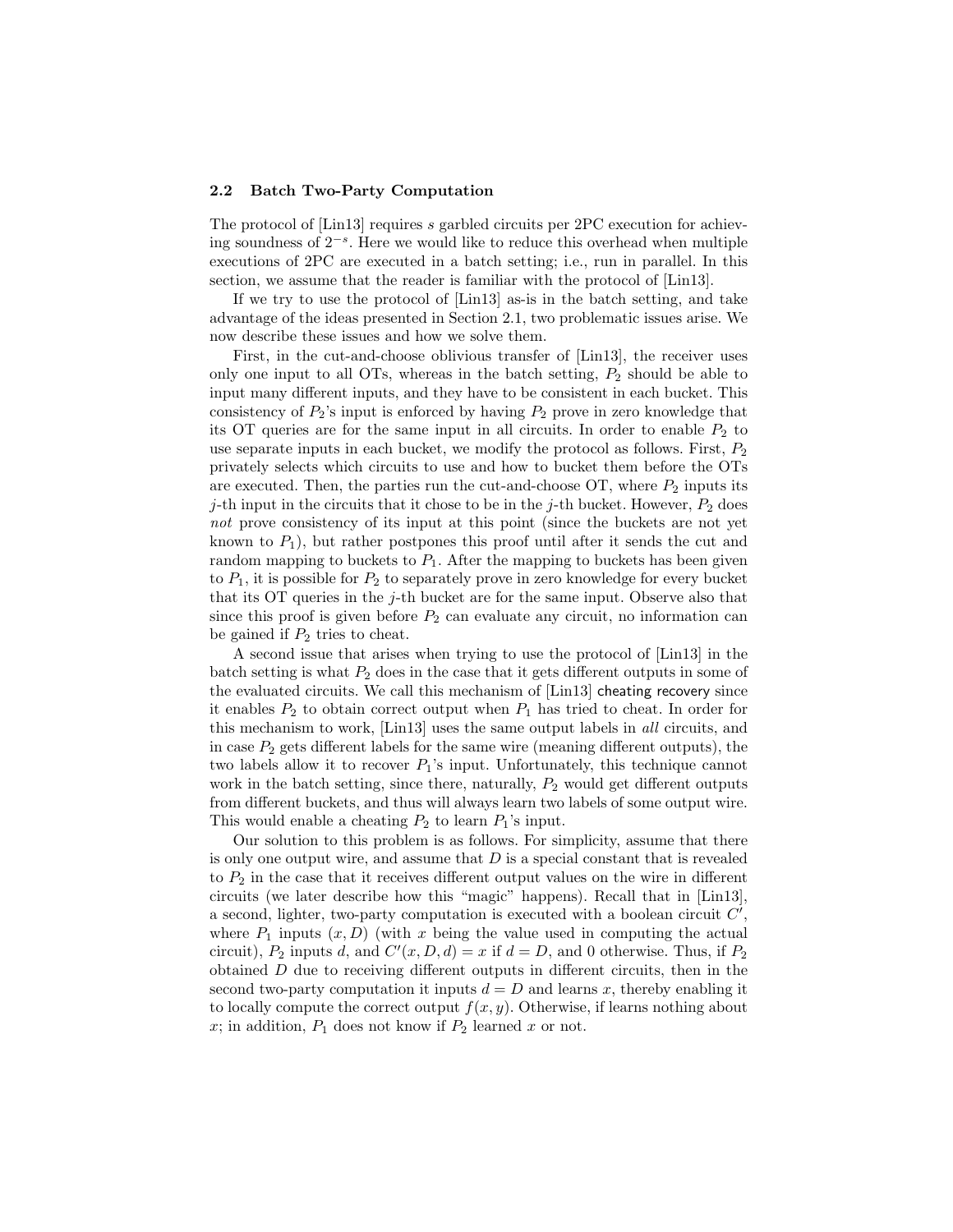Instead of using the same output labels in all garbled circuits,  $P_1$  uses random ones (as in the standard Yao's circuit). After  $P_2$  announces the "cut" in the offline stage and the mapping to the buckets,  $P_1$  opens the checked circuits and  $P_2$  verifies them as described before. Then in the online stage the parties follow the next steps. For every bucket (separately),  $P_1$  chooses a random  $D$ . Concretely, consider the j-th bucket; then  $P_1$  chooses random values  $D_i$  and  $R_i$ . Denote the garbled circuits in the *j*-th bucket by  $gc_1, gc_2, \ldots gc_B$ . Furthermore, denote the output-wire labels of circuit  $gc_i$  by  $W_i^0, W_i^1, P_1$  sends the encryptions  $\{\text{\rm Enc}_{W_i^0}(R_j), \text{\rm Enc}_{W_i^1}(R_j \oplus D_j)\}_{i=1,...,B}$ .  $P_1$  also sends  $P_2$  the hash  $\text{\rm Hash}(D_j)$ . The purpose of these encryptions and hash is that in case  $P_2$  learns two output labels that correspond to different outputs,  $P_2$  can learn both  $R_i$  and  $R_i \oplus D_i$  and can use it to recover  $D_j$ . It then verifies that it has the right  $D_j$  using  $\mathsf{Hash}(D_j)$ . (In the case of many output wires, each output wire in a bucket encrypts in the above way using a different  $R_j$ . Thus,  $D_j$  can be obtained from any pair of output wire labels in the  $j$ -th bucket.)

After  $P_2$  evaluates the circuits of C, it learns a set of labels  $W' = \{W'_1, \ldots, W'_B\}.$  $P_2$  uses the values of W' to decrypt the corresponding  $c_i^0 = \text{Enc}_{W_i^0}(R_j)$  or  $c_i^1 = \text{Enc}_{W_i^1}(R_j \oplus D_j)$ . In case  $P_2$  learns both  $W_i^0$  and  $W_i^1$ , it can recover  $d_j = \mathsf{Dec}_{W_i^0}(c_i^0) \oplus \mathsf{Dec}_{W_i^1}(c_i^1)$  (which should equal  $D_j = R_j \oplus (R_j \oplus D_j)$ ). In case  $P_2$  gets many "potential" D's (which can happen if  $P_1$  does not construct the values honestly), it can identify the correct one using the value  $\textsf{Hash}(D_i)$ . Next, the parties execute the 2PC protocol with the circuit  $C'(x, D, d)$ , and  $P_2$ learns x in case it learned the correct  $D_i$  earlier. Finally,  $P_2$  verifies that  $P_1$  constructed all of the values for the cheating recovery correctly. This check is carried out after the 2PC protocol for  $C'$  has concluded, since at this point revealing  $D_j$ to  $P_2$  can cause no damage. For this check,  $P_1$  reveals all of the pairs  $W_i^0, W_i^1$ , allowing  $P_2$  to check that the encryptions  $\{\mathsf{Enc}_{W_i^0}(R_j), \mathsf{Enc}_{W_i^1}(R_j \oplus D_j)\}_{i=1,\dots,B}$ and Hash $(D_j)$  are consistent. Since  $P_1$  can cheat regarding the output labels  $W_i^0, W_i^1$ , we require that when it sends a garbled circuit (before the cut is revealed), it also sends commitments on all the output wire labels of that circuit. These commitments are checked if the circuit is chosen to be checked in the cut-and-choose. Thus, any good circuit has the property that the output labels encrypt  $R_j$  and  $R_j \oplus D_j$ .

Unfortunately, the above does not suffice to ensure that  $P_2$  learns  $D_j$  in the case that there are two different outputs. This is due to the fact that it is only guaranteed that *one* circuit in the bucket is good. Now, if  $P_2$  receives two different outputs in two different circuits, then the second circuit may not be good and so  $P_2$  may obtain the correct  $R_j$  from the good circuit but some value  $S_j \neq R_j \oplus D_j$  from the other.

Nevertheless, in the case that  $P_2$  received different outputs, but did not obtain  $D_i$  that is consistent with the hashed value Hash $(D_i)$  sent by  $P_1$ , party  $P_2$ simply outputs the output of the garbled circuit for which the output labels it received from the evaluation are all consistent with the output labels that were decommitted. To see why this suffices, observe that  $P_2$  receives two different outputs, and one of them is from a good circuit. Denote the two circuits from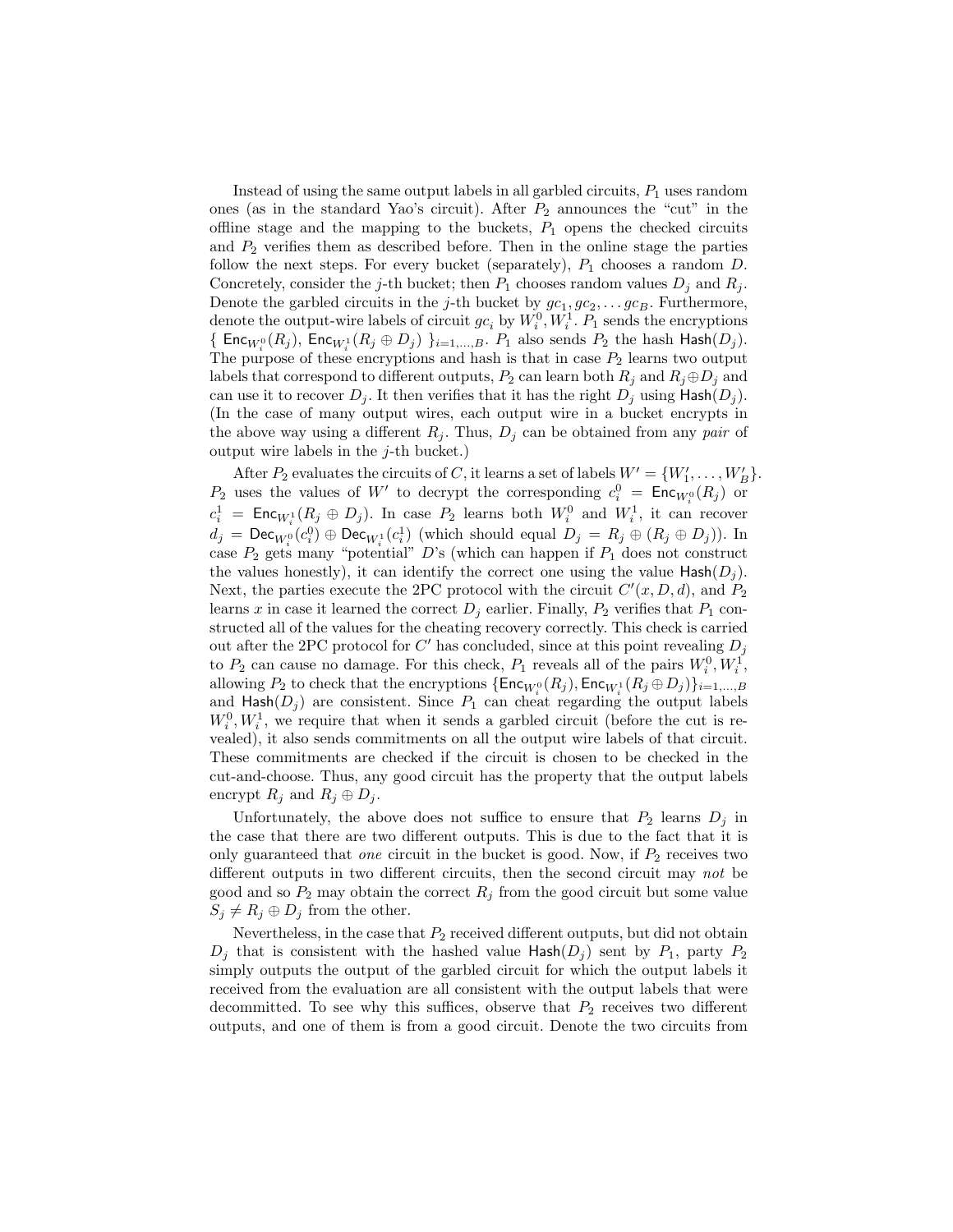which  $P_2$  receives different outputs by  $gc_1, gc_2$ , and denote by  $gc_1$  the circuit that was correctly garbled. Then, there are two possibilities:  $(1)$   $P_2$  obtained the correct  $D_i$ , and thus recovers x using the second 2PC (and can output the correct  $f(x, y)$  by just computing the function f with  $P_1$ 's input x); (2)  $P_2$  did not recover the correct  $D_i$ , meaning that the output labels it received do not decrypt  $R_j$  and  $R_j \oplus D_j$ . However, since  $gc_1$  is correct, including the commitments on its output labels, and since  $\mathsf{Enc}_{W_i^0}(R_j)$  and  $\mathsf{Enc}_{W_i^1}(R_j \oplus D_j)$  are checked,  $gc_1$ gives  $P_2$  the correct value (either  $R_j$  or  $R_j \oplus D_j$ , depending on the output bit in question). Now, if the output label that  $P_2$  received from  $gc_2$  also decrypts its corresponding  $R_j$  or  $R_j \oplus D_j$ , then  $P_2$  should have learnt the correct  $D_j$ . This means that the label that  $P_2$  received in  $gc_2$  does not match the label that  $P_1$ revealed from the decommitment on  $gc_2$ 's output labels. Thus,  $P_2$  knows that  $gc_1$ is the correct circuit and not  $gc_2$ , and can take the output of the computation to be the output of  $gc_1$ . (Note that by what we have explained, if  $P_2$  does not obtain  $D_j$  and the checks on the commitments and encryptions passed, then there is only one circuit in which the output labels obtained by  $P_2$  are consistent with the commitments. Thus, there is no ambiguity regarding the output.)

Although the above issues are the main parts of the cheating-recovery process of our protocols, there are other small steps that are needed in order to make sure that the protocol is secure. For example,  $P_2$  should verify that  $P_1$  inputs the correct  $D$  to  $C'$ . Also, efficiency-wise, recall that 3s garbled circuits of  $C'$ are used in the protocol of [Lin13]; here, we amortize their cut-and-choose as well, as described above. These issues are dealt with in the detailed description of the protocol in the full version.

#### 2.3 Two-Party Computation with Online/Offline Stages

Protocols for secure computation in the presence of malicious adversaries via cutand-choose on garbled circuits employ a number of methods to prevent cheating. First, many circuits are sent and a fraction checked, in order to ensure that some of the garbled circuits are correct (this is the basic cut-and-choose). Second, since many circuits are evaluated in the evaluation phase, it is necessary to force  $P_1$  and  $P_2$  to use the same input in every circuit in an evaluation. Third, socalled selective OT attacks must be thwarted (where a cheating  $P_1$  provides correct circuits but partially incorrect values in the oblivious transfer phase where  $P_2$  receives keys to decrypt the circuits, based on its input). Finally, the cheating recovery technique described in Section 2.2 is used to enable  $P_2$  to complete the computation correctly in case some of the evaluation circuits are correct and some are incorrect. In all existing protocols, some (if not all) of the aforementioned checks utilize the fact that the parties' inputs are given and fixed before the checks are carried out (in fact, in [Lin13] even the basic cut-andchoose on circuits is intertwined with the selective OT attack prevention and so requires the inputs to already be fixed). Thus, these protocols do not work in the online/offline setting.

In this section, we describe how to deploy these methods in an online/offline setting where the checks are carried out in the offline setting, and the online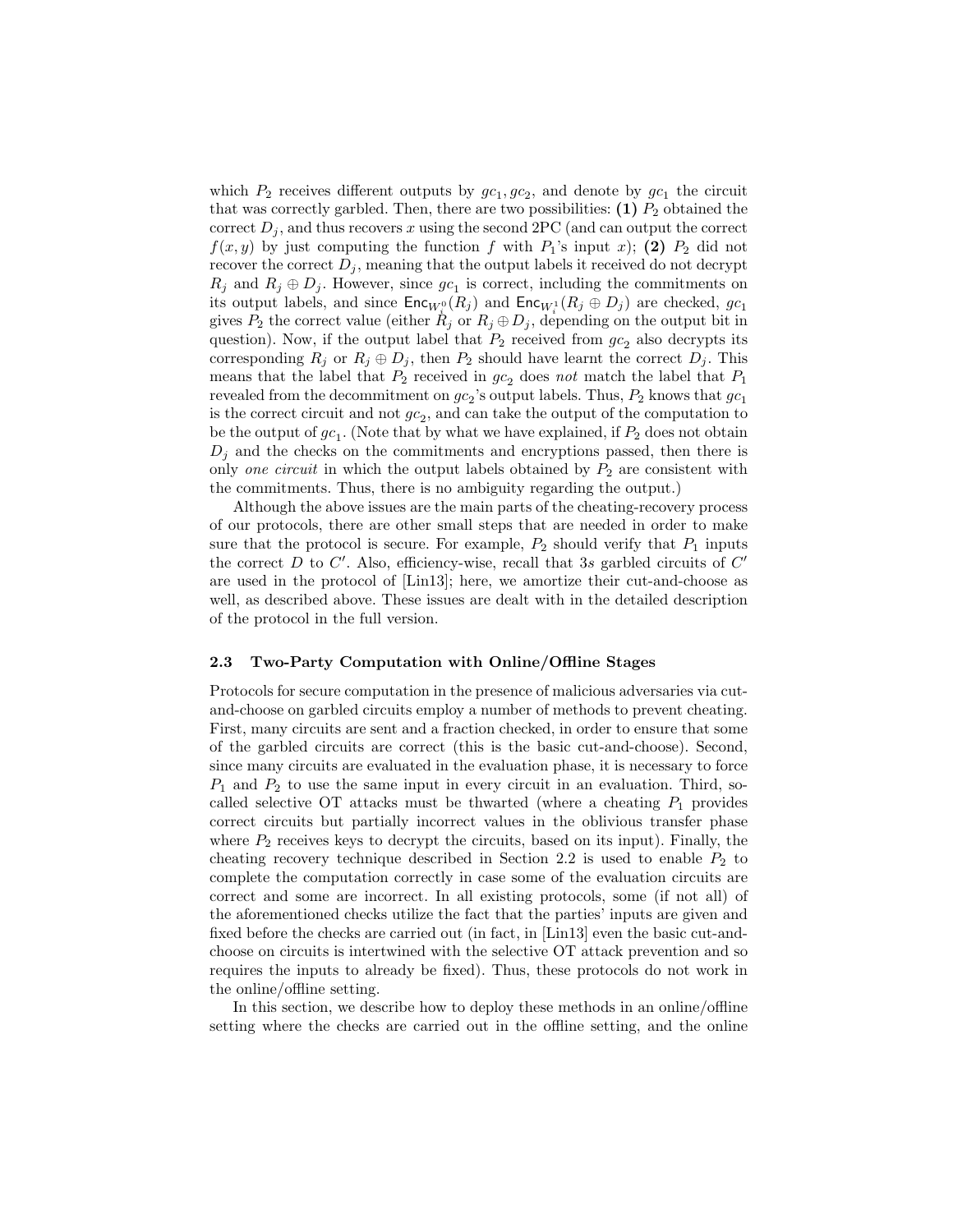setting should be very fast.<sup>4</sup> Ideally, the online setting should have no exponentiations, and should involve some minimal communication (that is independent of the circuit size) and the evaluation of the circuits in the bucket only. Our protocol achieves this goal, with some small additional work in the online stage. We note that in the standard model we do require some exponentiations in the online phase, but just two per circuit which in practice is insignificant. In addition,  $P_1$  needs to transmit B garbled circuits to  $P_2$  for evaluation in the online phase, where B is the bucket size (in practice, a small constant of between 4 and 6). We also present a variant of our protocol in the random oracle model that requires no exponentiations whatsoever in the online phase, and has very little communication; in particular, the communication is independent of the circuit size. The use of a random oracle is due to problems that arise when adaptivelysecure garbled circuits [BHR12a] are needed. This issue is discussed separately in Section 2.4.

Ensuring correctness of the garbled circuit. Intuitively, the aim of the cut-and-choose process is to verify that the garbled circuits are correct. Thus, it is possible to run this process (send all circuits and then open and check a fraction of them) in an offline stage even before the parties have inputs. Then, in the online stage, when the parties have inputs and would like to compute the output of the computation as fast as possible, they only need to evaluate the remaining "evaluation" circuits, which results in a much lower latency.

**Enforcing**  $P_1$ 's input consistency. We start with the approach taken in [MF06, LP11, SS11]. Let wire j be an input-wire of  $P_1$ . In a standard garbling process, two random strings are chosen as the labels of wire  $j$ . However, here, the two labels are chosen to be commitments to the actual value they represent, e.g., the label that corresponds to the bit 0 is actually a commitment to 0 (more exactly, the label is the output of a hash function, which is also a randomness extractor, on the appropriate commitment). In addition, the commitments used have the property that one can prove equality of multiple committed messages with high efficiency, without revealing the actual messages.

This solution can be used in the online/offline setting in a straightforward way. Namely, when a circuit is checked, these commitments are checked as well. In contrast, when a set of circuits is used for evaluation,  $P_1$  sends the commitments that correspond to its input, along with a proof that they are all commitments to the same bit 0 or 1. However, the disadvantage of this method is that it requires a few exponentiations per bit of  $P_1$ 's input, and we would like to move all exponentiations possible to the offline stage. In order to achieve this, instead of directly computing  $f(x, y)$ , we modify the garbled circuit to compute the function  $f'(x^{(1)}, x^{(2)}, y) = f(x^{(1)} \oplus x^{(2)}, y)$ , where  $x^{(1)}$  and  $x^{(2)}$  are  $P_1$ 's inputs and are chosen randomly by  $P_1$  under the constraint that  $x^{(1)} \oplus x^{(2)} = x$ . In the garbling process, the garbled labels of the wires of  $x^{(1)}$  are constructed using

<sup>4</sup> Our aim here is to reduce the work of the online stage as much as possible, in order to achieve very fast computation in the online stage. Tradeoffs between the offline and online stages are of course possible, and we leave this for future work.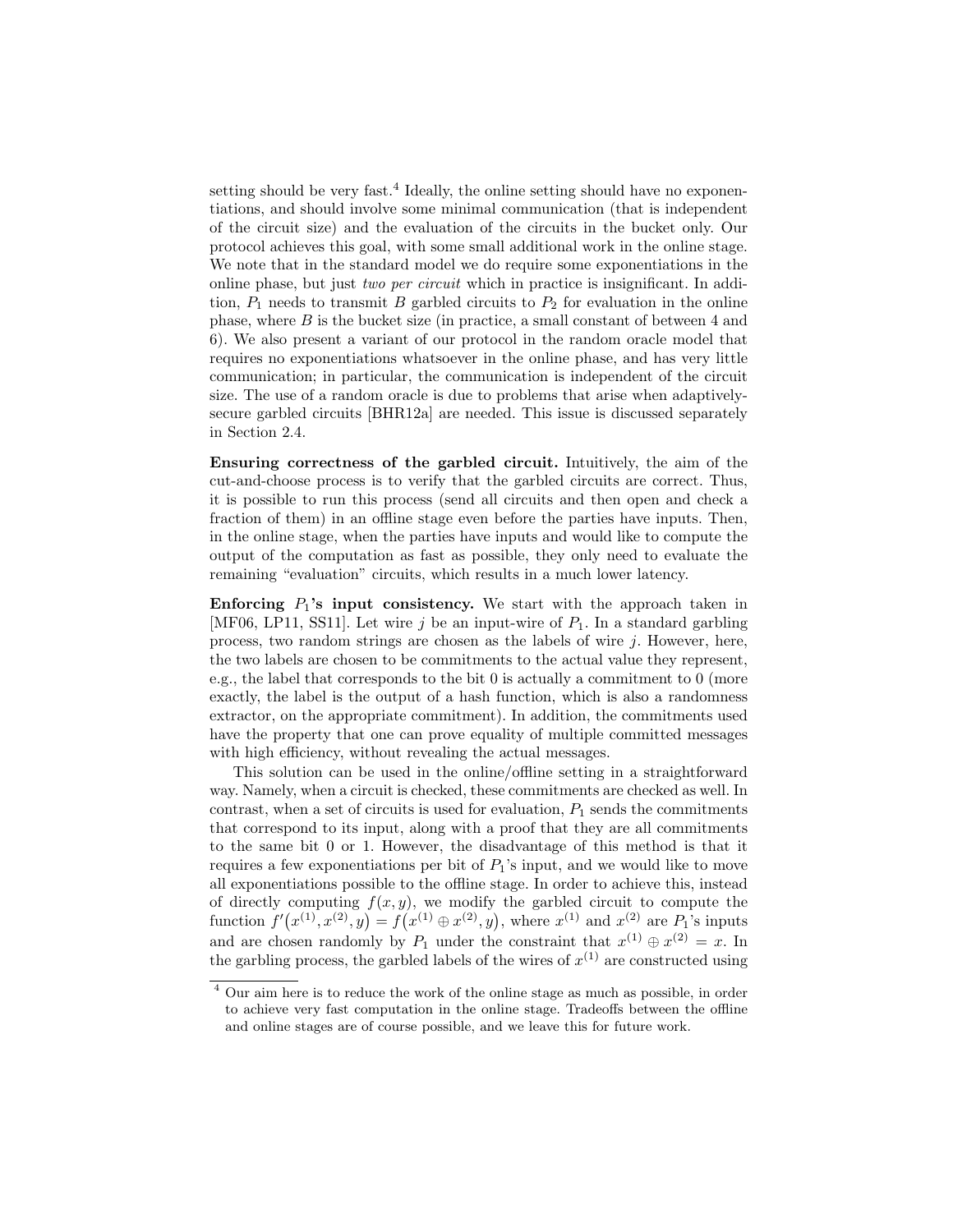the commitment method of [MF06, LP11, SS11], while the labels of the wires of  $x^{(2)}$  are standard (i.e., random strings). In addition, for each wire of  $x^{(2)}$ ,  $P_2$ sends commitments on the two input-wire labels (i.e., if the labels are  $W^0, W^1$ ,  $P_1$  sends  $\textsf{Com}(0||W^0)$ ,  $\textsf{Com}(1||W^1)$ ). Now, in the offline stage, when a circuit is checked,  $P_2$  verifies that all of the above was followed correctly. Furthermore, in the circuits that are to be evaluated,  $P_1$  chooses a *random*  $x^{(1)}$  and sends the commitments that correspond to  $x^{(1)}$  along with the proof of message equality. This proves to  $P_2$  that  $P_1$ 's input  $x^{(1)}$  is the same in all evaluated circuits (of course, at least in the properly constructed circuits). All this is carried out in the offline phase.

In the online stage, when  $P_1$  knows x, it sends  $P_2$  the actual value of  $x^{(2)} =$  $x^{(1)} \oplus x$ , along with the decommitments of the labels that correspond to  $x^{(2)}$ (the decommitments prove that the same  $x^{(2)}$  is sent in all circuits). We stress that  $x^{(2)}$  is sent in the clear, and is the same for all evaluated circuits (this reveals nothing about x since  $x^{(1)}$  is random and not revealed). As a result, the same  $x^{(1)}$  and  $x^{(2)}$  is used in all circuits (the consistency of  $x^{(1)}$  is enforced in the offline phase, and the consistency of  $x^{(2)}$  is immediate since it is sent in the clear) and so the same  $x$  is used in all evaluated circuits. Note that no exponentiations are needed in the online stage, and only a small number of decommitments and decryptions are computed.

In summary, online/offline consistency of  $P_1$ 's input is obtained by randomly splitting  $P_1$ 's input into a secret part  $x^{(1)}$  (which is dealt with in the offline stage), and a public part  $x^{(2)}$  which can be revealed in the online stage. Since  $x^{(2)}$  can be chosen to equal  $x \oplus x^{(1)}$  in the online phase, after x is known, the correct result is obtained and consistency is preserved at very little online cost.

Protecting against selective-OT attacks. We use a variant of the cut-andchoose oblivious transfer protocols of [LP11, Lin13], and modify it to work in the online/offline setting. The modification is similar to the method used for  $P_1$ 's input; i.e., instead of computing the function  $f'(x^{(1)}, x^{(2)}, y) = f(x^{(1)} \oplus x^{(2)}, y)$  as above, the parties compute  $f''(x^{(1)}, x^{(2)}, y^{(1)}, y^{(2)}) = f(x^{(1)} \oplus x^{(2)}, y^{(1)} \oplus y^{(2)}),$ where  $P_2$  uses a random value for  $y^{(1)}$  in the offline stage, and later uses  $y^{(2)} =$  $y^{(1)}$ ⊕y once it knows its input y in the online stage. The cut-and-choose oblivious transfer protocol is used for protecting against selective OT attacks on the OTs that are used for  $P_2$  to learn the garbled labels of  $y^{(1)}$ . In contrast, the labels of  $y^{(2)}$  are obtained by having  $P_2$  send  $y^{(2)}$  in the clear and having  $P_1$  send the associated garbled labels (these labels are committed in the offline phase and thus the labels are sent to  $P_2$  as decommitments, which prevents  $P_1$  from changing them). As before, all exponentiations are carried out in the offline stage alone.

Cheating recovery. The protocol of [Lin13] uses a cheating recovery process for allowing  $P_2$  to learn x in case  $P_2$  obtains different outputs from the evaluated circuits. This method allows for only s circuits to be used in order to obtain 2<sup>−</sup><sup>s</sup> cheating probability, since an adversary can only cheat if all checked circuits are correct and all evaluated circuits are incorrect. However, the protocol of [Lin13] requires the parties to run the cheating recovery process before the checked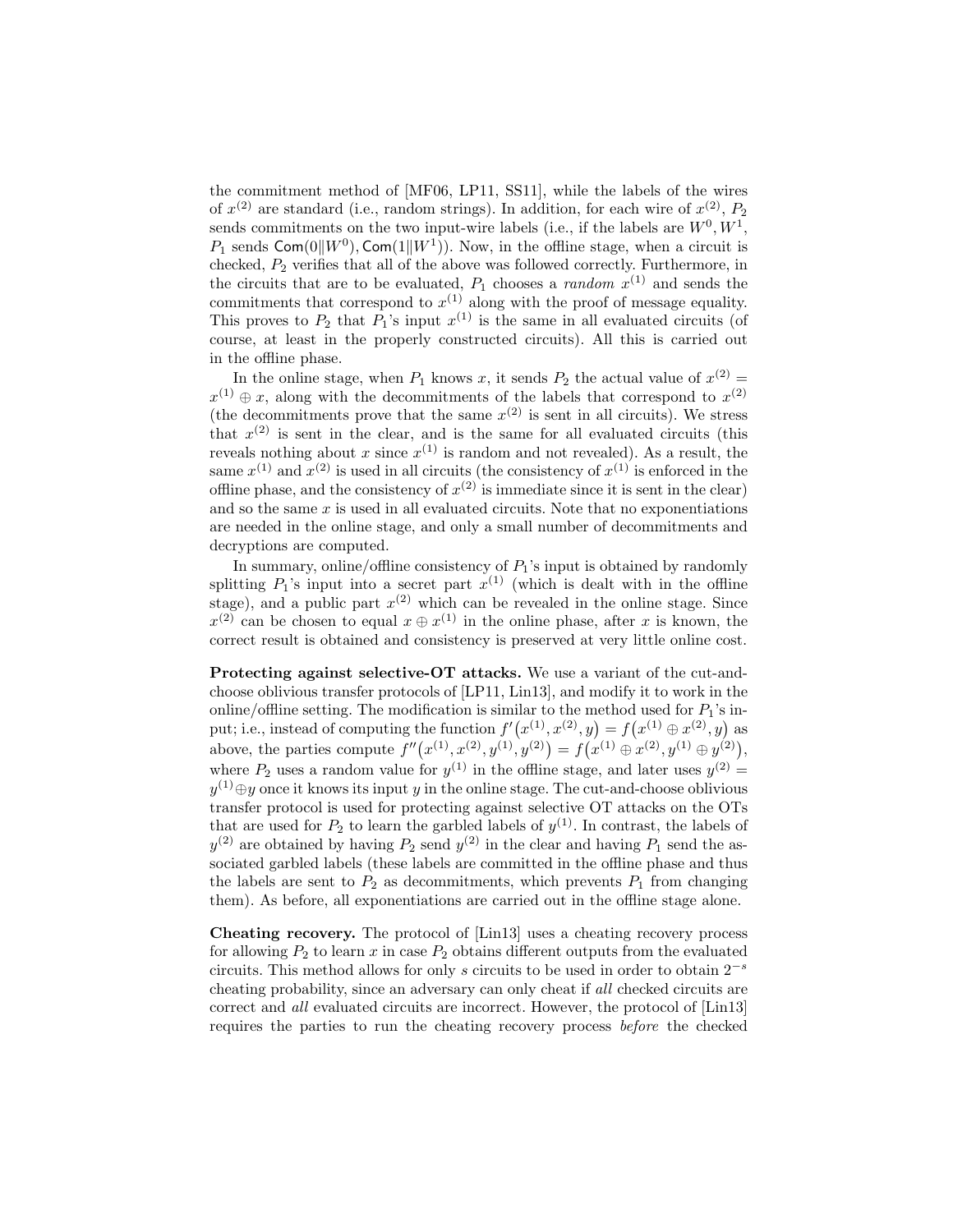circuits are opened, which obviously is unsatisfactory in the online/offline setting since now  $P_2$  does all the expensive checking in the online stage again.

Our solution for this problem is the same solution as described above for the batch setting; see Section 2.2. Namely, assume that  $D$  is a special constant that is revealed to  $P_2$  in the case that it receives different output values on the wire in different circuits, and for simplicity assume that there is only one output wire. We would like to securely compute the boolean circuit  $C'(x^{(1)}, D, d)$ , where  $(x^{(1)}, D)$  are  $P_1$ 's input, d is  $P_2$ 's input, and  $C'(x^{(1)}, D, d) = x^{(1)}$  if  $d = D$ , and 0 otherwise. We note that only  $P_2$  receives output (since the method requires that  $P_1$  not know if  $P_2$  learned D or not). Recall that  $x^{(1)}$  is the secret part of  $P_1$ 's input, and so if  $x^{(1)}$  is obtained by  $P_2$  then it can compute  $x = x^{(1)} \oplus x^{(2)}$ and obtain  $P_1$ 's real input. Everything else in this solution is identical to the solution described in Section 2.2; the use of  $x^{(1)}$  instead of x enables us to check the circuits used in the cheating-recovery mechanism in the offline phase.

There are several other subtle issues to take care of regarding the secure computation of C'. First, we require  $P_1$  to use the same  $x^{(1)}$  in C and C'. This is solved by using commitments for the input-wire labels for  $x^{(1)}$  as described above. Second, we need to protect the OTs for  $P_2$  to learn the labels of d from selective-OT attacks. This is solved using the variant of cut-and-choose OT we use for the OTs for C. Third, in order to push all the expensive exponentiations to the offline stage, we split the parties inputs in the cheating-recovery circuit  $C'$  into random inputs in the offline stage and public inputs in the online stage as we did with the inputs of  $C$ . Note that the above issues are only part of the cheating-recovery process of our protocols, and additional steps are needed in order to make sure that the protocol secure.

# 2.4 On Adaptively Secure Garbled Circuits in the Online/Offline Setting

The standard security notion of garbled circuits considers a static adversary who chooses its input before seeing the garbled circuit. While this notion suffices for standard 2PC protocols (e.g., [LP07, LP11, SS11] where the oblivious transfers that determine  $P_2$ 's input can be run before the garbled circuits are sent), it causes a problem in the online/offline setting. This is due to the fact that we would like to send all the garbled circuits in the offline stage in order to reduce the online stage communication. However, this means that the circuits are sent before the parties (and in particular the adversary) have chosen their inputs.

Recently, [BHR12a, AIKW13] introduced an adaptive variant of garbled circuits, in which the adversary is allowed to choose its input after seeing the garbled circuit. Indeed, adaptively secure garbling scheme would allow us to send all the garbled circuits in the offline stage before the parties have chosen their inputs. However, the only known efficient constructions of adaptively secure garbled circuit are in the random-oracle model [BHR12a, AIKW13].<sup>5</sup>

<sup>&</sup>lt;sup>5</sup> [BHR12a] also present a construction in the standard model which requires the online stage communication to be the same size as the garbled circuit, but this does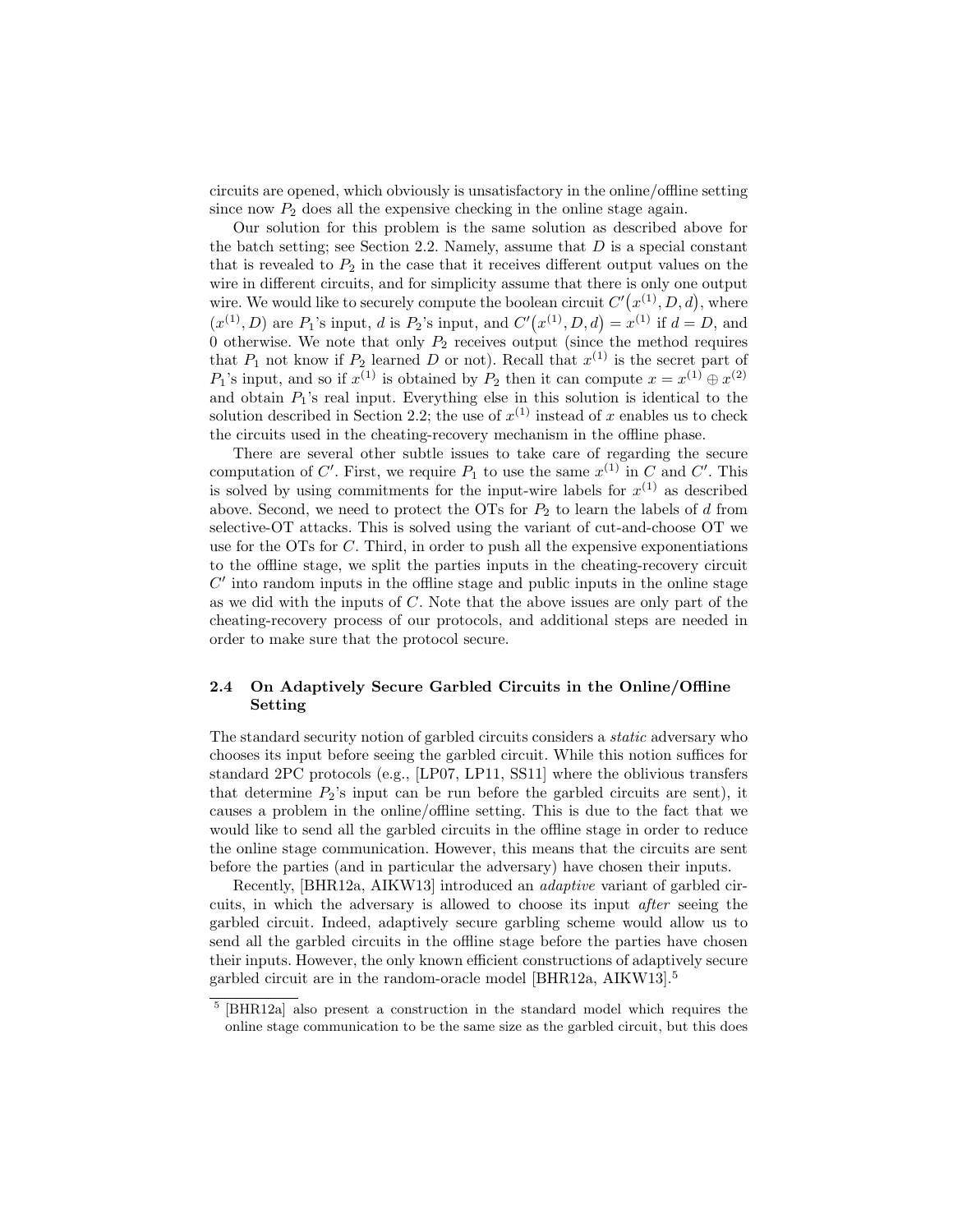We do not try to present new solutions to the adaptively-secure garbledcircuit problem in this work. Rather, we present two options based on current constructions. Our first solution is in the standard model and works by having  $P_1$  send only the checked garbled circuits in the offline stage. In contrast, the evaluation garbled circuits are sent in the online stage. These latter circuits are committed (using a trapdoor commitment) in the offline stage, and this enables the simulator to actually construct the garbled circuit after the input is given, solving the adaptive problem. The drawback of this solution is that significant communication is needed in the online stage, incurring considerable cost. Our second solution is to use the random-oracle construction of [PSSW09, BHR12a]. In this case, all of the garbled circuits are sent in the offline stage, and the communication of the online stage depends only on the number of inputs and outputs of the circuits (and the security parameters). Thus, we obtain a clear tradeoff between the security model and efficiency. We believe that any future construction of efficient adaptively secure garbled circuits in the standard model may be plugged into the second construction in order to maintain its low communication and remove the random-oracle.

# 3 Combinatorics of Multiple Cut-and-Choose: Balls and Buckets

In this section we deal with balls and buckets. A ball can be either normal or cracked. Similarly to cut-and-choose, we describe a game in which party  $P_1$ prepares a bunch of balls,  $P_2$  checks a subset of them and aborts if some of them are cracked, and otherwise randomly places the remaining ones in buckets. Our goal is to bound the probabilities that (a) one of the buckets consists of only cracked balls (i.e., a fully-cracked bucket), and (b) there is a bucket in which the majority of the balls are cracked (i.e., a majority-cracked bucket). We follow the analysis of [Nor13, Theorem 4.4] and [Nor13, Theorem 6.2], while handling different and slightly more general parameters.

#### 3.1 The Fully-Cracked Bucket Game

Let Game 1 be the following game.  $P_2$  chooses three parameters  $p, N$  and  $B$ , and sets  $M = \left\lceil \frac{NB}{p} \right\rceil$  and  $m = NB$ . A potentially adversarial  $P_1$  (who we will denote by  $A$ ) prepares M balls and sends them to  $P_2$ . Then, party  $P_2$  chooses at random a subset of the balls of size  $M - m$ ; these balls are checked by  $P_2$  and if one of them is cracked then  $P_2$  aborts. Index the balls that are not checked by 1, ..., m.  $P_2$  chooses a random mapping function  $\pi : [m] \to [N]$  that places the unchecked balls in buckets of size B. We define that  $\mathsf{Game}_1(\mathcal{A}, N, B, p) = 1$ if and only if  $P_2$  does not abort and there is a fully cracked bucket (note that

not help us to reduce the online communication. In addition, [BHK13] presents a construction in the standard model based on UCE-hash functions. However, the only known proven construction of UCE-hash is in the ROM.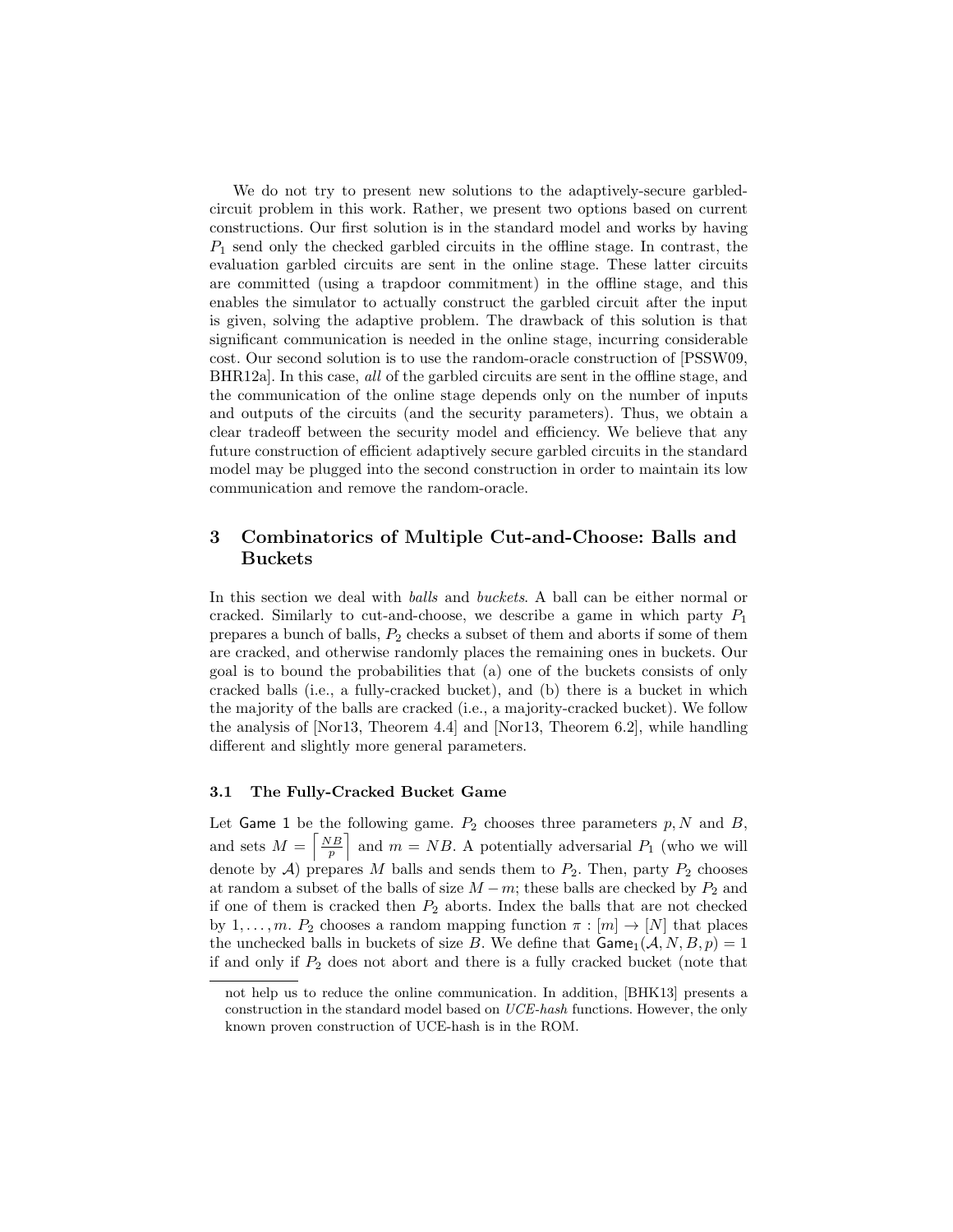$M = \left\lceil \frac{NB}{p} \right\rceil$  and  $m = NB$  and so are not separate parameters in the game). The proof of the following theorem can be found in the full version of this paper:

**Theorem 1.** Let s be a statistical security parameter, and let B,  $N \in \mathbb{N}$  and  $p \in (0,1)$  be as above. If

$$
B \ge \frac{s + \log N - \log p}{\log(N - Np) - \frac{\log p}{1 - p}},\tag{1}
$$

then for every adversary A it holds that  $Pr[\text{Game}_1(\mathcal{A}, N, B, p) = 1] < 2^{-s}$ .

We remark that in the proof of Theorem 1 we show that the probability that the adversary wins in the game is at most

$$
\frac{\binom{M-t}{m-t}}{\binom{M}{m}} \cdot N \cdot \binom{t}{B} \binom{m}{B}^{-1} \tag{2}
$$

and then proceed to show that this is less than  $2^{-s}$  as long as Eq. (1) holds, for general parameters. However, for concrete sets of parameters we can compute slightly tighter bounds or more optimized parameters. For example, Theorem 1 states that for  $s = 40$ ,  $N = 1024$  and  $p = 0.7$ , B should be 6. However, by analytic calculation, for this set of parameters we actually have that the maximal cheating probability is at most  $2^{-51.07}$ . If we take  $B = 5$  we have that the maximal cheating probability is at most  $2^{-40.85}$ . This means that instead of using  $\frac{1024\times6}{0.7}$  = 8778 balls, we can use only  $\frac{1024\times5}{0.7}$  = 7315 balls for the same p and  $N!$  This "gap" is significant even for smaller values of  $N$ . For parameters  $s = 40, N = 32$  and  $p = 0.75$ , Theorem 1 requires B to be 10. The maximum of Eq. (2) for these parameters is at most  $2^{-44}$ , which, again, is much smaller than the  $2^{-40}$  bound given by Theorem 1. In fact, if we take  $N = 32$ ,  $p = 0.8$ and  $B = 10$ , we get that the maximum of Eq. (2) is at most  $2^{-40.1}$ , without increasing B as required if we had used Theorem 1 with  $p = 0.8$ . This reduces the expected number of balls per bucket from 13.34 (for  $p = 0.75$ ) to only 12.5 (for  $p = 0.8$ ).

We leave further optimizations and analysis of the above bounds for future work, and recommend computing analytically the exact bounds based on the above analysis whenever performance is critical. More examples of the parameters obtained and discussion on recommended values appears in the full version of the paper.

#### 3.2 The Majority-Cracked Bucket Game

Let Game 2 be the same game as Game 1, but where  $A$  wins if  $P_2$  is left with a bucket that consists of at least  $\frac{B}{2}$  cracked balls. Define that  $\mathsf{Game}_2(\mathcal{A}, N, B, p) =$ 1 if and only if  $P_2$  does not abort the game and there is a majority-cracked bucket. (Recall that  $\textsf{Game}_1(\mathcal{A}, N, B, p) = 1$  only if all of the balls in some bucket are cracked.)

In the full version of this paper, we prove the following theorem: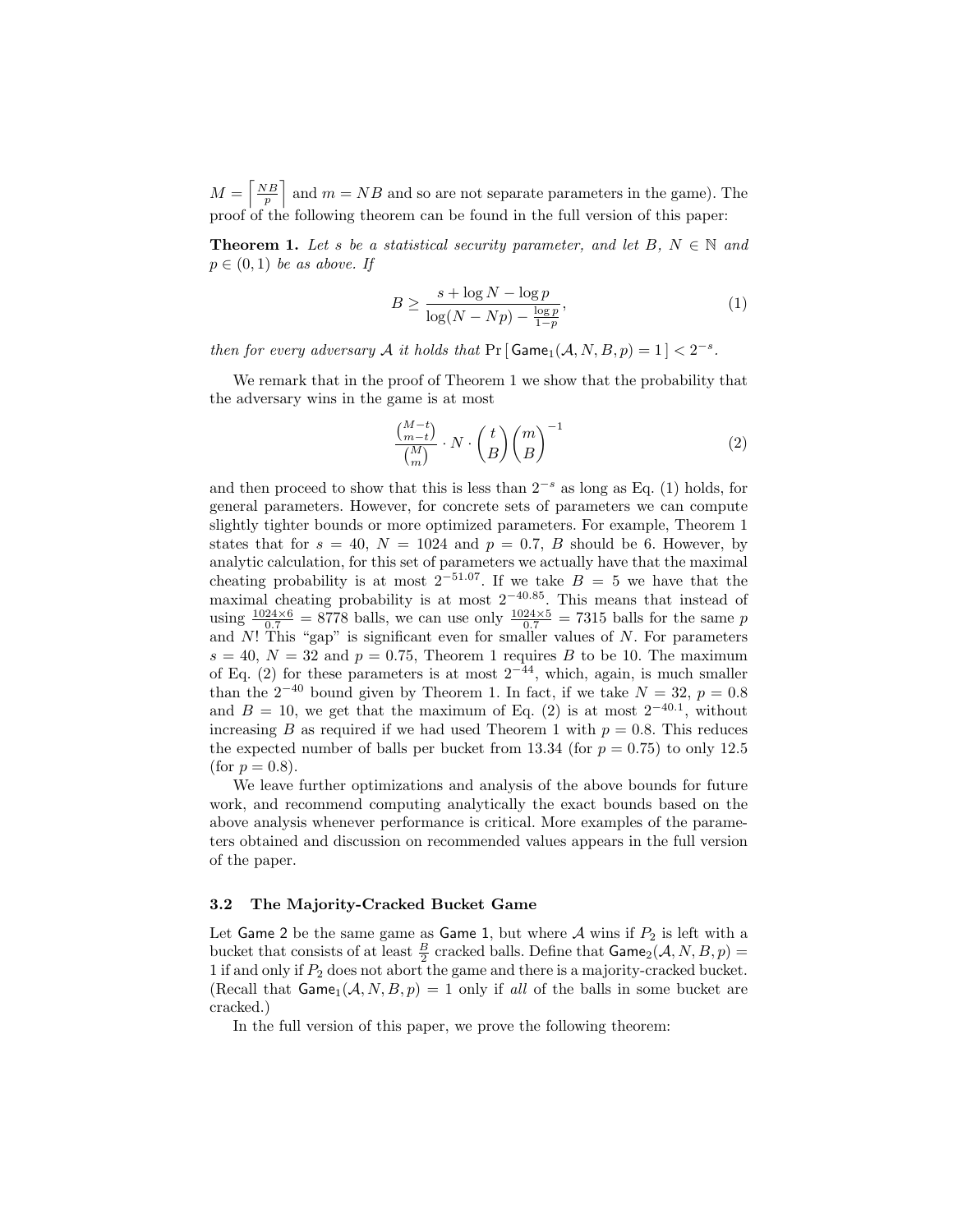**Theorem 2.** Let s be a security parameter, and let B,  $N \in \mathbb{N}$   $p \in (0,1)$  be as above. If

$$
B \ge \frac{2s + 2\log N - \log(-1.25\log p) - 1}{\log N + \log(-1.25\log p) - 2} ,
$$

then for every adversary A it holds that  $Pr[\text{Game}_2(\mathcal{A}, N, B, p) = 1] < 2^{-s}$ .

In the full version, we discuss in depth what parameters this yields with  $s = 40$ . Briefly, we can see that the effect of p on B and the total number of balls is similar to those dependences in Game 1, although the concrete numbers are different. For  $N = 1024$  and  $p = 0.7$ , only 20 garbled circuits are needed on average per execution (as opposed to 125 in the cut-and-choose of [Lin13]) and only 14 circuits are used in the online stage. For larger values of  $N$ , these numbers decrease significantly, e.g. for  $N = 1048576$  and  $p = 0.9$  only 8.89 circuits are needed on average per execution, where only 8 are used in the online stage. In addition, we obtain a significant improvement over the cut-and-choose of [Lin13] also for small values of N, e.g., for  $N = 32$  and  $p = 0.6$ , only 51.69 circuits are needed on average per execution (which is less than half than needed in [Lin13]).

# References

- [AIKW13] Benny Applebaum, Yuval Ishai, Eyal Kushilevitz, and Brent Waters. Encoding functions with constant online rate or how to compress garbled circuits keys. In CRYPTO, pages 166–184. Springer, 2013.
- [ALSZ13] Gilad Asharov, Yehuda Lindell, Thomas Schneider, and Michael Zohner. More efficient oblivious transfer and extensions for faster secure computation. In CCS, pages 535–548. ACM, 2013.
- [BHK13] Mihir Bellare, Viet Tung Hoang, and Sriram Keelveedhi. Instantiating random oracles via uces. In CRYPTO, pages 398–415. Springer, 2013.
- [BHR12a] Mihir Bellare, Viet Tung Hoang, and Phillip Rogaway. Adaptively secure garbling with applications to one-time programs and secure outsourcing. In ASIACRYPT, pages 134–153. Springer-Verlag, 2012.
- [BHR12b] Mihir Bellare, Viet Tung Hoang, and Phillip Rogaway. Foundations of garbled circuits. In CCS, pages 784–796. ACM, 2012.
- [DKL<sup>+</sup>13] Ivan Damgård, Marcel Keller, Enrique Larraia, Valerio Pastro, Peter Scholl, and NigelP. Smart. Practical covertly secure mpc for dishonest majority or: Breaking the SPDZ limits. In ESORICS, pages 1–18. Springer, 2013.
- [DPSZ12] Ivan Damgård, Valerio Pastro, Nigel P. Smart, and Sarah Zakarias. Multiparty computation from somewhat homomorphic encryption. In CRYPTO, pages 643–662. Springer, 2012.
- [FJN<sup>+</sup>13] Tore Kasper Frederiksen, Thomas Pelle Jakobsen, Jesper Buus Nielsen, Peter Sebastian Nordholt, and Claudio Orlandi. Minilego: Efficient secure two-party computation from general assumptions. In EUROCRYPT, pages 537–556. Springer, 2013.
- [GMW87] Oded Goldreich, Silvio Micali, and Avi Wigderson. How to play any mental game. In STOC, pages 218–229. ACM, 1987.